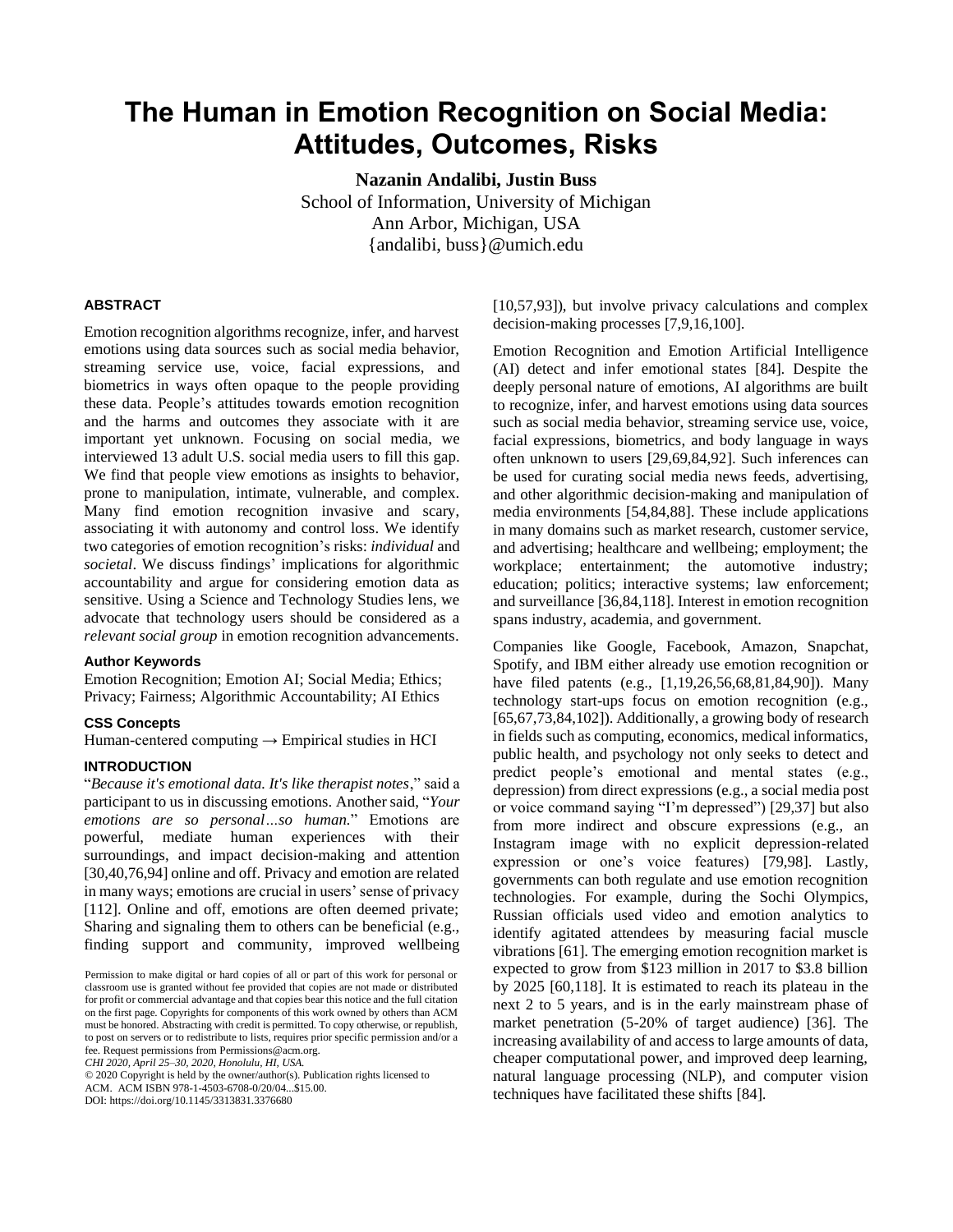Prior work provides valuable insights on attitudes towards online privacy (e.g.,  $[46,96]$ ) and algorithms (e.g.,  $[35,59]$ ), and ethics and values in AI and research (e.g., [15,39,74,108,125–127,129,131]). It also provides preliminary insights into how technologists think about emotion recognition [84]. The key perspective missing from these debates is that of the *humans* who produce the data that make emotion recognition possible, and whose experiences are shaped by these technologies – this paper's focus.

Beliefs about emotions and their use matter as they shape our interactions with the world [49], online and off. Due to emotions' roles and sensitivity, this paper focuses on emotions and users' attitudes towards emotion recognition technologies to contribute to our knowledge about socially and ethically responsible use and treatment of data in algorithmic decision-making that impacts humans' personal lives. A first exploratory step is to investigate people's attitudes, values, and reactions in relation to emotion recognition as an emerging technology, as well as the risks and harms *they* perceive and anticipate, short and long term. Focusing on social media and through interviews (*N*=13) with social media users, we reveal the concerns and attitudes of people whose data make emotion recognition technologies possible and who are influenced by emotion-related algorithmic decision-making in relation to this technology.

**Contributions**. First, we contribute an account of how people's values and views towards emotions inform their attitudes towards emotion recognition. Participants viewed emotions as a unique data type different from other personal data. They remarked that emotions provide unique insights to behavior and are prone to manipulation; and are intimate, personal, vulnerable, complex, and hard to define. Second, we contribute an understanding of social media users' attitudes towards emotion recognition on these platforms. Participants had varied, but often negative reactions to emotion recognition using social media data. While for some *what* the recognition was used for informed their discomfort, for others it did not. Third, we highlight outcomes and risks related to emotion recognition's use on social media as perceived by participants. The main anticipated outcome was less use, more vague posts, and stopping use. While people may not do what they say they will do, these insights highlights their *values* towards emotion recognition (this study's focus). We also identify perceived risks associated with emotion recognition: 1) *individual* risks related to control, manipulation, exploitation; unfair harm distribution; negative mental health impacts; identity misrepresentation including beyond one's lifetime; and challenges with holding algorithms responsible; and 2) *societal* risks related to social and political control and manipulation. Assessing these findings' generalizability is an area for future work.

At this paper's core, by taking emotion recognition and social media as a context, we foreground the *humans* affected by emerging technologies whose data make these technologies possible. Drawing from Social Constructivism [95] we argue that technology users should be considered as a *relevant social group* [105] in emotion recognition advancements. In situating our findings within broader scholarships, the risks and impacts we uncovered are dimensions of algorithmic accountability (e.g., societal impacts and potential harms) [3,23,52,110]. We argue that technologies that feel into people's emotions should acknowledge people's complexities. Acknowledging this complexity does not necessarily mean building more accurate technologies to infer those complexities; rather, we argue that these innovations must prioritize the preferences and values of the *humans* they impact.

## **PRIOR WORK**

**Emotion Recognition.** "Emotion recognition" (i.e., interpreting data to decipher one's emotional state) is the first step in making emerging "Emotion AI" technologies possible [36]. Emotion AI involves algorithms that recognize and classify emotions to respond in a "personalized" way [84]. We define "emotional data" as data from which emotional states can be inferred; such data can include emotional content directly (e.g., someone writing they are sad) [7], or indirectly (e.g., a black and white picture one took while feeling sad) [9]. The roots of technologies that gauge emotions go back to the mid to late 1800s as reviewed in [84], but perhaps the most influential in computing is Affective Computing in the 1990s [21]. Emotion researchers across disciplines view emotions from several theoretical perspectives [22]. Much of the emotion recognition research in Computing draws on Ekman [41,42], who identified six "basic" and "universal" emotions: anger, disgust, fear, joy, sadness, and surprise. Some have critiqued the notion of only six emotions [101] and their universality [13,53], and argued that there is no scientific evidence "that a person's emotional state can be readily inferred from his or her facial movements," which others disagree with [14,111].

**Companies, People, and Emotion Recognition.** U.K. focused research by McStay [84] is most closely related to this paper. He conducted 100 interviews with stakeholders (e.g., technologists, regulators) and held a workshop with members of these groups. This work identified these stakeholders' views, future directions, and challenges of emotion recognition, and developed ethical guidelines for emotion recognition around autonomy, consent, control, empowerment, freedom, transparency, and trust*.* To develop these guidelines, the workshops and interviews did *not* address the perspectives of the *people* whose data make emotion recognition possible and who are influenced by it.

McStay [84] further conducted a brief U.K. national survey of attitudes towards Emotion AI and emotion recognition. The survey included five questions about how comfortable U.K. citizens were with emotion recognition in six domains including social media. Results showed that 50.6% were uncomfortable, 30.6% were comfortable if anonymized and not personally linked to them, 8.2% were comfortable even if inferences are linked to them, and 10.4% were not sure.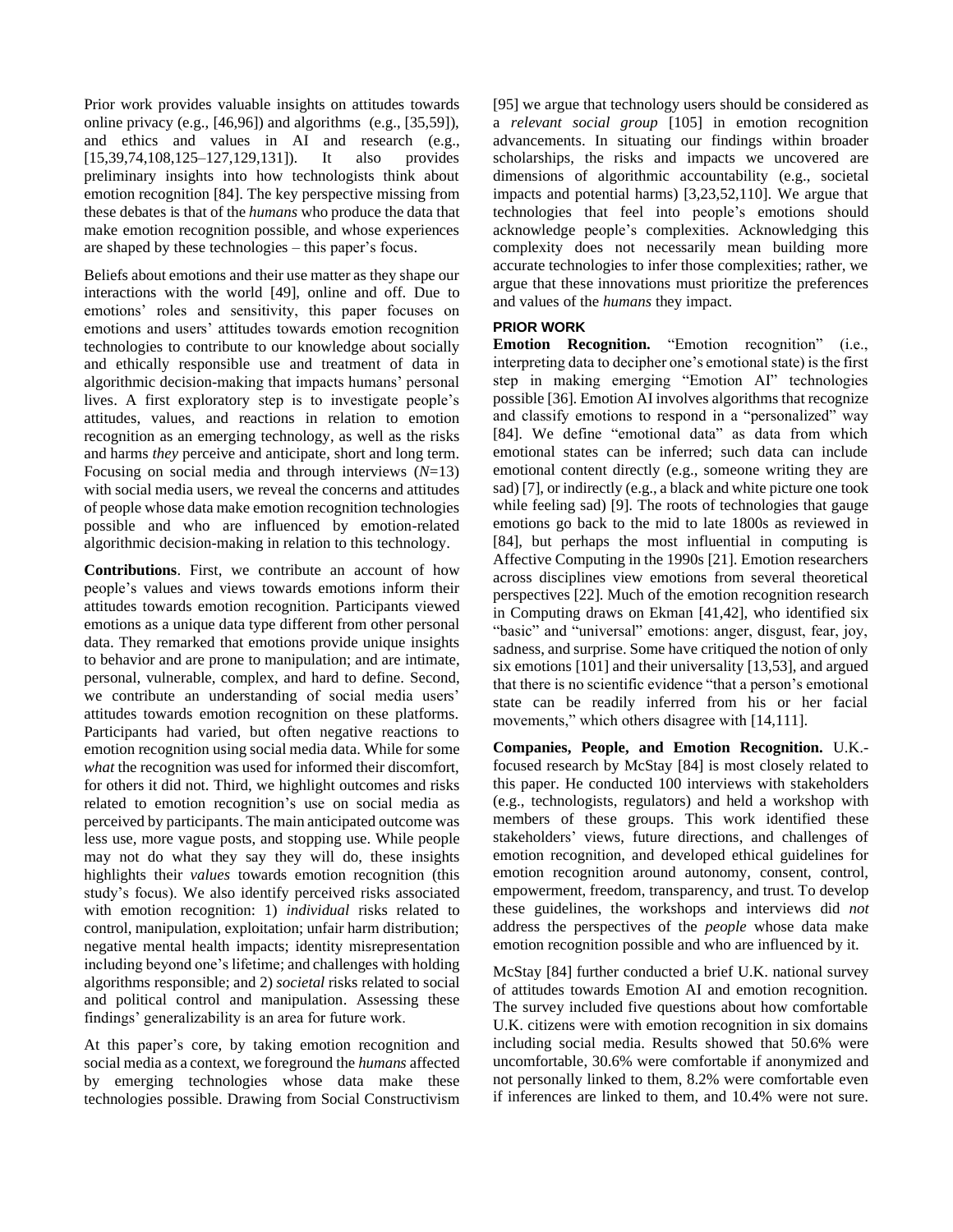However, these may be substantially different in the U.S. (and outside the U.K. more broadly) due to different regulations and privacy norms, as well as political ideologies that inform privacy attitudes [120]. The work reviewed here provides key initial insights into people's comfort with emotion recognition, and calls for an *in-depth* understanding of people's attitudes towards emotion recognition, which we address in this study. We extend this prior work by broadening existing research about attitudes towards emotion recognition to a context outside the U.K., deepening past research in this space by identifying the *reasons* behind attitudes and perceived associated outcomes and harms, and including *technology users* as an important stakeholder not included in developing existing guidelines [84] to lay the groundward for future guidelines and work that include users' values and concerns. Our goal is not to address a binary of "should emotion recognition exist or not," but to investigate users' attitudes, values, and concerns around it.

**Attitudes Towards Algorithmic Decision-Making.**  Broadly, support for AI development is mixed among Americans and greater among those who are wealthy, educated, male, or technology experts [35]. Specific to social media, Pew [109] found that users' comfort level with social media companies using their data depends on *how* it is used, covering four contexts in decreasing order of comfort: recommend events, recommend people, show ads, and show messages from political campaigns. Pew's questions and contexts did not cover emotions, or wellbeing (closely linked to emotions [93]) in any way. Pew's respondents likely did not think of emotions when assessing their comfort with algorithms, as many do not know emotional inference is possible (as also reflected in participants' accounts in this paper). We ask, how might these attitudes change if *emotional* data are harvested, or if emotion recognition is used for algorithmic decision-making? Is "how" emotional data is used one or the only concern, or is there more to it?

**Emotion Recognition on Social Media**. People use social media and express their emotions on them for reasons including identity expression, support exchange, and finding community [6,7,43]. Increasingly, research computationally detects, predicts, and recognizes direct disclosures of emotions and emotional states in social media (e.g., [2,28,29,71,103,117,124]). A recent review of research on mental health state prediction from social media data suggests that much of this work simplifies humans to impersonal "users" or "subjects" [25]. Social media platforms have explored ways to support those in emotional distress using Emotion AI [88] – critiqued for ethical and transparency reasons in opinion (non-empirical) pieces [11] and similarly applauded for possibly being helpful [107]. More recently, academics and technologists have used machine learning and facial recognition to detect emotions and mental health status based on more obscure signs (e.g. visual markers of depression on Instagram [79,98]. New AI systems or methods can cause new privacy harms as inferences can be made even about things people do *not* disclose [34,119]. Yet, potentially helpful applications based on emotion recognition include building agents who provide emotional support to users [70] or helping individuals on the autism spectrum with communication [66,75].

Scholars have examined social media users' attitudes toward using Twitter data to monitor depression for *research*, finding that people were more comfortable with aggregate level monitoring than individual assessments, and concerned about consent, permanence, and privacy [32,33,87]. Researchers have also examined social media users' understanding of and attitudes towards *research* use of *publicly* shared data, finding that contextual factors (e.g., study topic, aggregate vs. individual analysis) matter, and users do not always know what happens to their data [47]. Studies and social media corporate experiments interacting with people's private information (e.g. the "emotion contagion" study [72]) have received public and scholarly attention, and sometimes backlash (e.g., [12,38,55,64,85,86,97,113,130,131]). These studies highlight that people do have concerns around the treatment of their social media data and social media experiences.

Emotion recognition can be used to deliver personalized content (e.g., ads, newsfeed) [84]. For example, it can be used on social media to curate feeds [54,82,84] with negative mental health impacts [54]. Additionally, harvesting emotional data online is part of a "behavioral turn" in digital commerce [89]. "Surveillance capitalism" [132] relies on behavioral manipulation [89] to "provide the right message at the right time to the right person." [84]. Overall, some data uses are perceived as "creepy" [106,121], and data related to health, location, web browsing, age, finances, and private communication are identified as highly sensitive [17,77,78,123]. Research has also used design fiction to examine ethical and privacy implications of emerging technologies  $[15,39,74,108,125-127]$  with one focusing on emotions and ads [108] presenting a design for an AI that detects a user's emotional state to promote ads, identifying a "grey area" in technology ethics and data use [108].

In summary, some data are more sensitive than others, and some data uses can be less accepted than others, including on social media. Emotion recognition provides an excellent example of an emerging technology applied to social media that can impact humans in deep, personal ways; People's attitudes towards emotion recognition on social media and the risks and outcomes that they associate with it remains unknown – which we address in this study.

### **METHODS, DATA, AND ANALYSIS**

We conducted semi-structured interviews (*N*=13) with adult social media users in the U.S. We detail our process next.

**Recruitment**. We recruited interview participants via a screening survey. We shared the survey on our personal social media accounts which was widely shared by our networks. We also shared it on Craigslist in Detroit, MI and Houston, TX in order to reach a larger and diverse audience.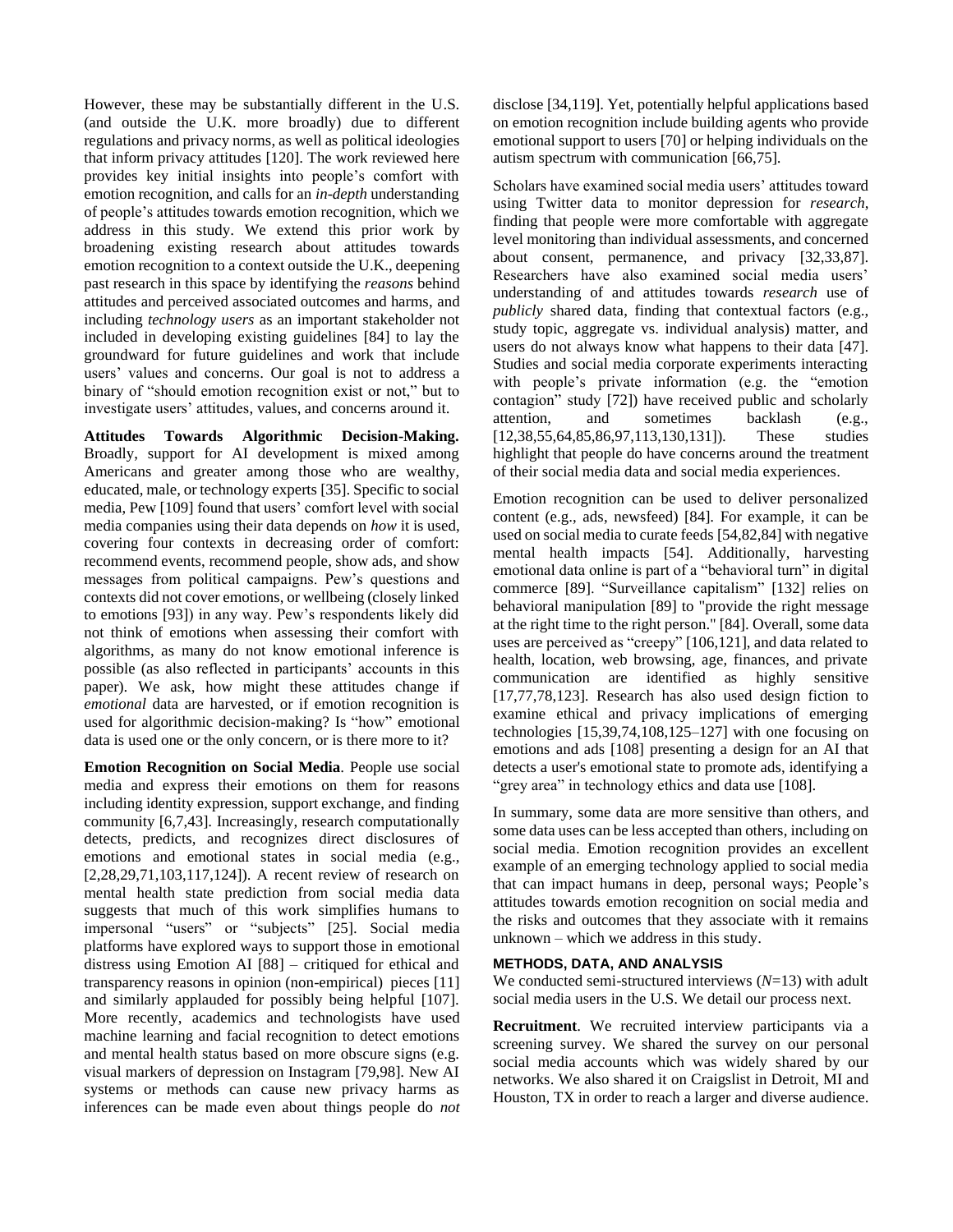Research suggests Craigslist as a platform to reach diverse research participants [128]. We chose these cities as two of the most diverse cities in the U.S. [83]. The screening survey was re-shared at least 18 times on Facebook and retweeted 45 times publicly. Impression count for tweets (not *re*tweets) was 11276, more than 6x our follower count. Three participants were acquaintances of one author, in which case the other author conducted interviews to add social distance. The screening survey received 100 responses. Of those responses, we contacted 20 respondents and conducted interviews with those who followed up (*N*=13). Participants received \$30, and the study was approved by our IRB.

**Screening survey.** The screening survey asked respondents if they used social media, if they were located in the U.S., and their age. If one of these criteria was not met (if they responded no to either question or were younger than 18), the survey ended. We asked respondents what social media they used and which ones they posted to regularly. The survey also asked about positive and negative personal experiences from the past year. If respondents had these experiences, they were asked if and where they posted about them on social media. Additionally, the survey included questions about demographics such as race, gender, and education level.

**Interview participants**. We invited interview participants purposefully based on responses to the survey and collected data – recruitment, data collection, and primary analysis were iterative. Specifically, we contacted respondents who reported experiencing both positive and negative emotional experiences in the past year and *posted* about those on social media. This was because we wanted the participants to have *real* experiences we could ground the interviews in. Positive experiences included getting a new job, an educational accomplishment, or buying a house. Negative experiences included political events, losing a job, the end of a relationship, and (physical and mental) health complications. The one-year time limit ensured reasonable recall about the experiences and social media landscape. All reported posting on at least one platform at least once per week. We also considered age, gender, education, and race to cover a diverse range of experiences as much as possible. Table 1 includes participant information.

We conducted interviews via video or phone call based on the participant's preference, recorded and transcribed the audio, and took notes. Interviews lasted from 77 to 120 minutes (average=106 min).

**Limitations and reflections**. First, we asked participants about experiences from the past year for higher recall, but there may have been limitations in their recall. Yet, our goal was to examine how people reconstruct meaning and associate values with emotion recognition. Therefore, possible recall issues did not interfere with our goals. Second, several participants shared pre-existing privacy concerns (not on emotions), manifested in adjusting settings or tailoring feeds; however, they had all *still* chosen to post about personal experiences. That said, this may have led to self-selection bias. Third, in line with phenomenological research, our goal was not generalizability and our sample was not representative [104]; For instance, while our sample included typically underrepresented genders, it included fewer men, who may be less willing to discuss emotions[18]. Our sample included five people of color. People of color may be impacted by emerging technology in more harmful ways [99] and their voices are less represented in technology discourse and research. Most participants had some college education or may have been more familiar with technology than an average person. This is common in studies of emerging technology [4,59]. It is crucial to uncover the attitudes of less educated individuals, diverse genders, children, older adults, and people in diverse parts of the world -- important areas for future work. Future work may also evaluate our findings with representative samples and at a large scale.

|                | Age | Gender      | Race         | <b>Education</b> | <b>Social Media</b>         |
|----------------|-----|-------------|--------------|------------------|-----------------------------|
| P1             | 24  | Agender     | White        | College          | FB, TW, RD, TB              |
| P <sub>2</sub> | 58  | Woman       | White        | Graduate         | FB, TW, LI                  |
| P3             | 20  | Genderfluid | Indian       | College          | FB, IG, TW, TB, AO3         |
| <b>P4</b>      | 23  | Woman       | Asian        | Graduate         | FB, IG, TW, RD              |
| <b>P5</b>      | 25  | Woman       | White        | College          | TW, SC, TB, DC              |
| <b>P6</b>      | 43  | Woman       | Black        | College          | FB, FBG, IG                 |
| P7             | 28  | Woman       | White        | Graduate         | FB, FBG, IG, TW, SC, RD, LI |
| P8             | 36  | Woman       | White        | Graduate         | FB. FBG                     |
| P9             | 24  | Woman       | Asian        | Graduate         | IG. TW                      |
| <b>P10</b>     | 27  | Genderqueer | <b>Black</b> | Graduate         | FB, FBG, IG, TW, SC, RD,    |
|                |     |             |              |                  | TCH, YT                     |
| <b>P11</b>     | 22  | Man         | White        | High School      | FB, FBG, TW, SC, RD, TB     |
| <b>P12</b>     | 52  | Woman       | White        | College          | FB. FBG. IG                 |
| <b>P13</b>     | 39  | Woman       | White        | Some College     | FB. FBG. IG. TW. SC         |

Table 1. Participant demographics. Abbreviations for social media sites: Archive of Our Own: AO3, Discord: DC, Facebook: FB, Facebook Groups: FBG, Instagram: IG, LinkedIn: LI, Reddit: RD, Snapchat: SC, Tumblr: TB, Twitch: TCH, Twitter: TW, YouTube: YT

**Interview phases and analysis.** The first interview phase investigated people's current social media use, how and why they have or have not used social media to share about meaningful emotional experiences, mental models of what happens to their shared emotional and other data, whether they have noticed any changes online after posting emotional content, what emotions mean to them, and their expectation for privacy with any entity they believe may access their information. The second phase focused on gauging people's attitudes, expectations, and values about emotion recognition for which we used scenarios: We asked participants to imagine positive and negative personal experiences (as discussed earlier in the interview) and social media most relevant to that experience. We then asked them to *imagine* a scenario where the social media site they posted on had used computational methods and their data to infer their emotional states, for example at the time of or after posting. Using prompts and follow-up questions as is common in semi-structured interviews, we then explored participants' attitudes and values towards emotion recognition on social media. Follow-up prompt topics that the analysis presented in this paper draws on included: feelings about and reactions to the scenario and reasons for those feelings; how personal awareness of emotion recognition on social media would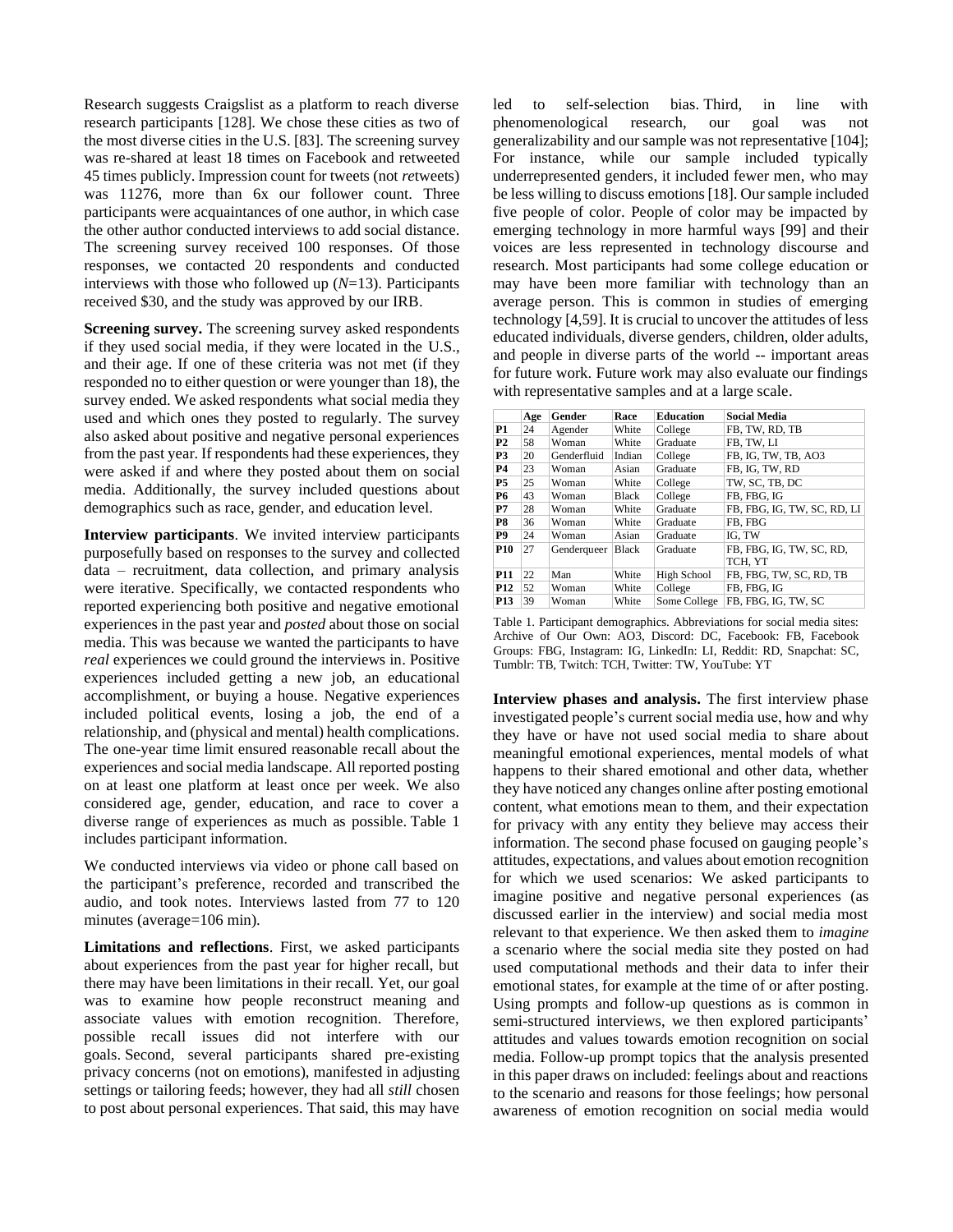affect participants; how the scenario matched with their expectations of what already occurs, and what they desired to occur; and what harms or benefits they anticipate such technology would have for them. By allowing flexibility in how participants interpreted scenarios, we uncovered values towards current systems and imagined futures. This choice is informed by work examining privacy values [126] and understandings of news feed algorithms [44]. What people think algorithms (can) do and their related attitudes (our focus) is as key as what algorithms actually do [44,122].

Scenario-like methods are common in HCI to gather reactions to imagined designs and to explore values and attitudes towards technology [5,20,24,62] or to develop theory [8]. Scenarios are useful when participants may not have direct experience with the phenomena being explored [48]. While potential differences in what people say they will do, and what they will do in practice is a relevant critique, research suggests that in emotional settings people behave similarly in "real life" as they respond to scenarios [63]. This study's goal was to examine people's values surrounding an emerging technology that is hard to access and interpret by non-experts, and not what participants will or will not do in practice in reaction to this technology's deployment, making scenarios an excellent tool to utilize.

We analyzed the data using the constant comparative approach [116]. We met frequently during data collection to discuss primary emerging themes and to refine the interview protocol. One author first open coded five interviews. We then discussed each code in detail, refined codes, and grouped them into larger themes. Another five interviews were coded and grouped into the previous themes or emerging ones via a similar process. The remaining interviews were then coded and codes were organized into the existing themes. No new themes emerged in this phase.

#### **RESULTS**

We first describe how participants *conceived of* their emotions and emotional data when considering possibilities of emotion recognition on social media. We then discuss *reactions* to emotion recognition and end with *perceived risks* and *outcomes* of emotion recognition on social media.

### **Perceptions of Emotions and Emotion Recognition**

How do social media users conceptualize emotions when considering how they might be algorithmically analyzed? We provide these insights to set the ground for the rest of our findings, illustrating the unique characteristics of emotions and data about them to social media users.

**Emotions provide insights into behavior and can be manipulated to impact behavior.** Participants viewed emotions as insights into a person's behavior. As P9 put it: "*I do think that in the society we underestimate how our emotions are connected to our actions and behaviors*," and as P6 elaborated: "*I guess because I think that emotions are part of your body's driving force…dictate your behavior…dictate your health*." Participants noted that understanding emotions could lead to controlling individuals. As P5 said: "*Really genuinely knowing how somebody else is feeling is a key insight into their behavior and their thought processes, and again you can control people based on how they're feeling*." Participants were concerned about emotional data *specifically*, because they felt that emotions could be easily manipulated to impact behavior. These conceptions of emotions provided the foundation for participants' beliefs that emotion recognition can exploit and manipulate human emotions and behavior.

**Emotions are intimate, personal, and vulnerable.**  Participants conceived of emotions as intimate and integral to understanding an individual in depth. As P5 said: "*I guess I would say that to know how someone is feeling is the most intimate understanding of a person*," and P6 elaborated: "*I think your emotions tell a lot about who you are*." Participants viewed emotions as very personal, compared to other kinds of data. For instance, P4 said: "*I guess I find it to be more personal, so I guess that's the reason I do not prefer it crossing into professional contexts.*" Because of this intimacy, participants often wanted to keep emotions private or separate from some parts of their lives. Emotions carried with them some vulnerability like that of a journal or therapy session for participants. For example, P7 said: "*I think because emotions are real. I mean, they're vulnerable parts..*." Along the same lines, P3 noted: "*Again, therapist's notes, right? So, there are things you tell your therapist only she can understand. Right? Between you and her."* These conceptions of emotions provided the grounds for participants' reactions to emotion recognition in terms of its privacy invasiveness and the extent to which it can cause harm because it engages with such vulnerable data about people's lives as we discuss later.

**Emotions are complex and hard to define, even for humans**. Participants felt that emotions were complex and not always easily understood even by other humans, let alone algorithms. For instance, P1 reflected on emotions' complexity and said: "*It's just such a hard to define experience even for the person feeling it. It just seems weird to me to quantify that in a way that a computer can understand. Because not a lot of people are, they understand it all that well*." P1 further elaborated that: "*It's not just like people are happy or sad or angry. There's a million things in between...*" Finally, participants noted that not only are emotions complex, but they are also individualized and not universal. For instance, P10 said: "*I feel like the experience of having an emotion, then sort of the lifelong experience of understanding it, learning how to deal with it, learning what triggers it, that introspection, are all sort of uniquely human*." P3 echoed this sentiment: "*Everyone feels happy or sad or whatever, but everyone feels it differently. That's a great part of being alive*." Emotions' complexity perceived by participants contributed to them questioning whether emotions can be truly recognized by algorithms and nonhuman agents.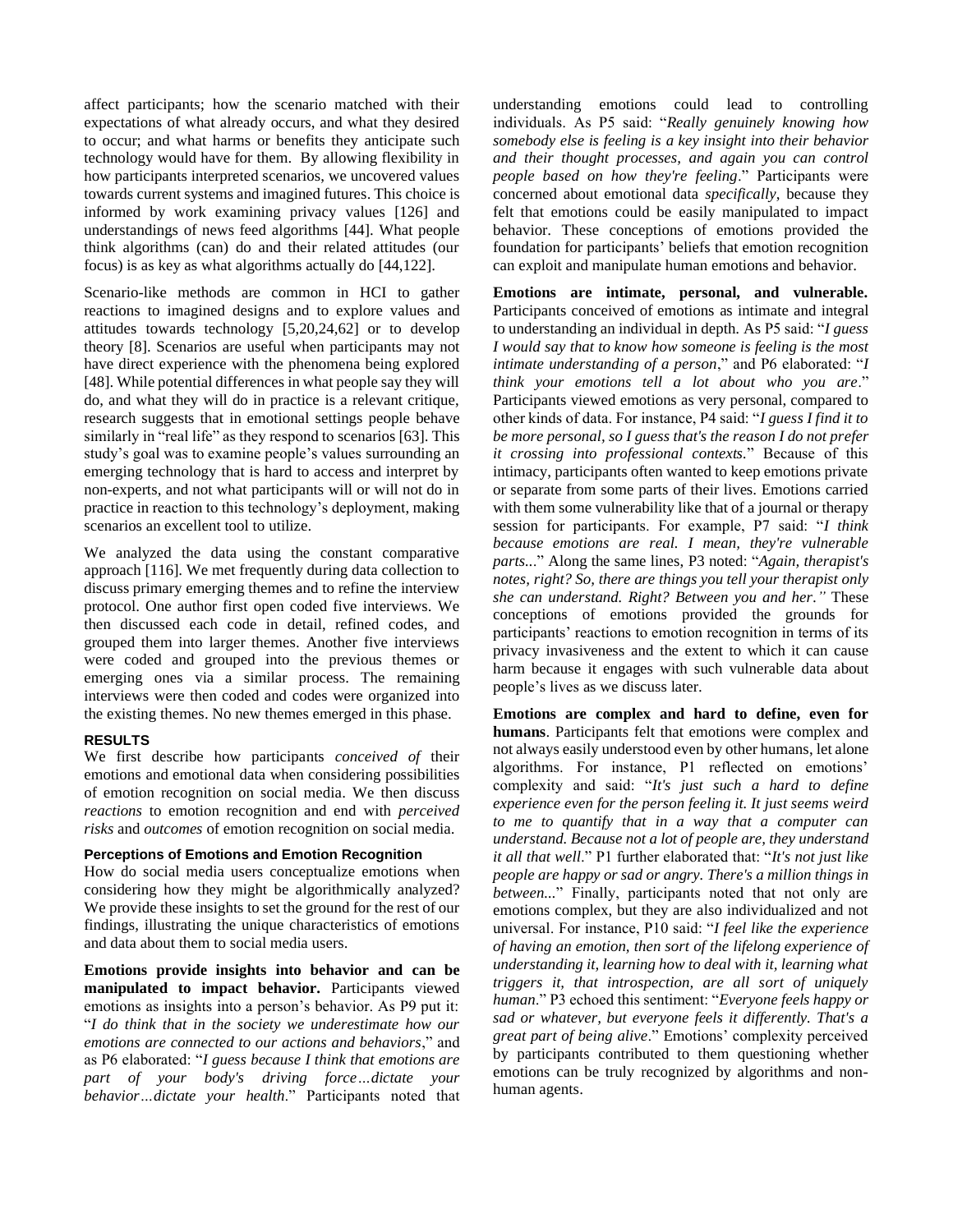### **Reactions to Emotion Recognition Based on Social Media Data**

We identified reactions to using emotion recognition techniques to detecting emotional states in certain times, and predicting emotional states in the future. We present findings about detection (in a moment) and prediction (in the future) separately as participants conceived of them differently. We see how people's perceptions and attitudes towards emotions (as described earlier) shape reactions to emotion recognition technologies' use on social media. Most participants had negative reactions, but a minority were not so uncomfortable.

## *Reactions to Emotion Detection on Social Media*

Having one's emotions detected based on social media data evoked intense feelings for participants. Overall, participants felt that emotion recognition is invasive, scary, and sometimes unnecessary. Some noted that the perceived lack of meaningful consent led to feeling intrusion. For example, P11 said: "*It's not okay… It's intrusive. It's unwarranted. No one gave the permission. I certainly didn't.*" For others, these feelings were about losing the type of control they felt they had in communicating with other humans, when considering an algorithm wanting to understand their emotions like a human would; P3 said: "*For me that's still disturbing, still makes me uneasy. Because I feel it's like your social media trying to understand you like a person. It's trying to be another person to understand you. I don't like that because I don't have any control over that*." People have some degree of control and opportunity to correct misunderstandings in human to human communication in-person. This becomes challenging when they may not know how their human audiences perceive them or their emotions on social media, and even more challenging when algorithms are thought of as the audience. When algorithms read people's emotions, participants felt that they had even less control over how they are read and understood. This reaction was exacerbated by participants' conceptions of emotions as complex and hard to understand, compared to other data types.

Others compared having one's emotions detected to having cameras in one's house; P12 noted: "*If I found out later on that they did that [emotion detection] ... I would be a little upset…because again it's intrusive to me that somebody's doing something and I don't know anything about it…That's why people don't like cameras inside their house. It's like… spies or something are watching you*." The camera in the house metaphor that P12 used is an example of how participants felt about emotion recognition on social media and its implications for their privacy loss – exacerbated by their conceptions of emotions as personal and intimate.

Not only did emotion detection feel like an invasion of privacy, it was also outright scary to some participants. Sometimes this fear was due to algorithms 'seeing into' who one 'really' is; As P2 said: "*It's a little bit scary. It scares me that we're so easily read. It scares me that algorithms can so easily see into who we are*." Other times because participants worried it would enable controlling populations; P5 elaborated on this point: "*Freaked out. I'd wonder what kind*  *of* 1984 *society they're trying to create so they can control the population…That's my paranoia and my English teacher, dystopia brain freaking out but I don't know, lately these days, things are seeming a lot closer to that than anybody would like them to be*." This reaction was exacerbated by thinking of emotions as being prone to control and manipulation to impact emotions and behavior.

Participants also reflected on what this detection may be used for. Some remarked that regardless of the end result of the detection, emotion detection is invasive. For instance, P3 said: "*Good or bad it's still an invasion of privacy*." While other participants felt like it just was not necessary for platforms to be doing emotion detection. For example, P5 said: "*I suppose that would depend on what the purpose was…I guess I'm more inclined, regardless of what the purpose is, even if it's innocent to feel negatively about it. Simply because I don't feel like it's necessary. Why do you need to do that? Don't do that*." Others reflected that not knowing what such a detection will be used for causes concerns, as put by P8: "*If I don't know what they were going to do with that information, I'd be worried*." While for some the personal nature of emotions meant that computationally recognizing them to whatever end is invasive, for others, knowing *what* it was going to be used for mattered.

#### *Reactions to Emotion Prediction on Social Media*

Similar to detections, participants were largely uncomfortable with predicting emotional states based on social media data. For some, predictions (about future emotional states) felt like a step further than detections (of current emotions). As P13 put it: "*One thing is to see how I'm feeling at that moment, but to predict how I'm feeling in the future, that's kind of weird*." P3 echoed this sentiment: "*It's one thing for Instagram to have my data or Twitter to have my data and keep it in some server. But for them to be actively reading it in a way that's trying to understand [my future]…I don't like*." Specifically, for P4, predictions were where they drew the line: "*I would be fine with that unless it's like how I would feel in the future..*."

Discomfort was heightened for some because predictions could be made in the first place; some participants believed that emotions were not predictable because even *they* had a hard time predicting *their* own emotions. As P7 said: "*Well, that would be a little weird because I can't even predict how I'm going to feel in the future half the time."* In this sense, how people related to their own emotions informed how they felt about algorithms relating to their emotions.

For some, similar to emotion detection, what the prediction would be used for did not matter – they still were not comfortable with it for reasons such as lack of control and agency. For example, P7 said: *"I think it's the idea that I'm in control of my emotions and my decisions, and who are you to tell me what I will or won't feel tomorrow, or two days from now, or a year from now*." For others, how this prediction was used did matter. As P2 said: "*How I feel about it depends on how the information is used more than just the*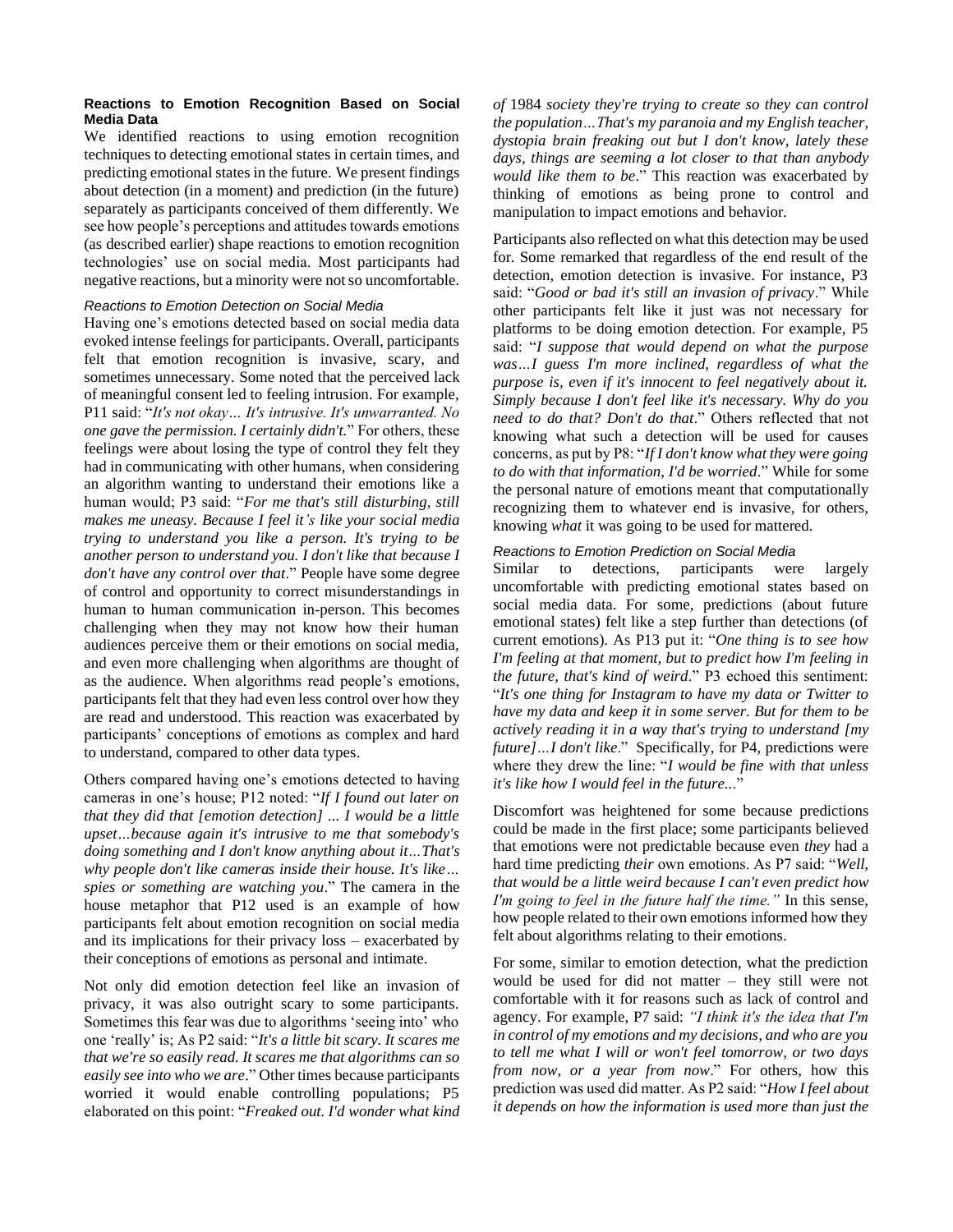*fact that it's happening. The fact that it's happening doesn't particularly bother me in general…But if it gets into hands where somebody has direct power over me and begins to treat me in a certain way because they believe these predictions, it bothers me a lot*." In thinking about how information gained from emotion recognition will be used, participants reflected on risks associated with emotion recognition – which we discuss later.

*Not Concerned About Emotion Recognition on Social Media* Emotion detection and prediction on social media did not always bother participants. A minority  $(N = 4)$  were not entirely uncomfortable with it, sometimes because they had accepted it as something that already happens frequently. As P9 described: "*I think we make assumptions as a society all the time, so I don't find this to be disturbing*." Yet, even P9 wanted to know about the process's details: "*I feel like the prediction is not, yeah, it's not bad. Like, I think it's just that we just need to know what they are, like, how that is being constructed and like how that is being coded..*." Other times, participants were not averse to emotion detection and prediction when they perceived their posting behavior on social media to not be controversial. For instance, P12 said: "*I mean, it doesn't really bother me because I don't really get too crazy and radical with anything that I post*." In these cases, the participants had either accepted how decisions are made in the world in general, or used social media to post "non-controversial" content. That said, other participants also employed various privacy protection strategies such as posting non-controversial or vague content, but were *still* uncomfortable with emotion recognition on social media.

### **Perceived Outcomes and Risks Associated with Emotion Recognition based on Social Media Data**

We discuss participants' anticipated *outcomes* of emotion recognition on social media assuming awareness (as opposed to no awareness). These outcomes were about changes in using social media. We then outline the *risks* participants associated with emotion recognition on social media: *individual* and *societal*-level risks.

**Outcome: changing social media use.** Participants often expressed a sort of "*give and take*" (P5) with general social media use, when not thinking about emotion recognition or knowing that it is a possibility. They often recognized an overall lack of privacy, but at the end of the day it was important for them to use social media because of the benefits they received (e.g., support and community). For instance, P12 said: "*I like Facebook. I don't want to get rid of it. Too many friends on there, and contacts.*" P12 continued: "*I like to keep in touch with my friends…so I'm just careful of what I do, for the most part.*" These insights are echoed by prior work [27].

However, many participants felt that if they were aware that emotion recognition was happening on social media, they would change the way they posted on social media, potentially going as far as ending use altogether. For example, P11 said: "*I would probably just stop using the app*

*and delete my account, because that would creep me out definitely if I knew that was happening. It would make me feel uncomfortable and violated,*" and "*I probably just wouldn't post near as much, if at all. Maybe stop using them because I wouldn't trust them as much.*" Similarly, P5 said: "*I'd get rid of my social media. I'd be like no, I'm done. I don't need this. I can survive without it. Everybody I love, give me your phone numbers and I'll just text you…There's an extent where it's like no way, that's too far*." While some may be able to comfortably leave social media, others rely on it, as we will elaborate in the Discussion.

While some participants already tailored their posts to protect privacy (e.g., posting vague and indirect content), they stated that this tailoring would be more extreme if they were aware that emotion recognition occurred. As P10 put it: "*I'd probably post more vague things, unless it's expressly important. Because once you kind of know a thing exists or an algorithm exists, it's hard not to think about it when posting stuff or, like, try to game it in some way.*" On a similar note, P8 said: "*Then I would be very careful what I post to Facebook… Even though I think I already regulate…*" Examining whether participants *actually* would quit social media or regulate their use in certain ways is not our goal here, neither is possible at this point. Rather, these insights highlight participants' values and concerns, which in practice may or may not lead to changing social media use.

Related to changing social media use and what people would share and not share about themselves, participants also highlighted a tension between what emotion recognition algorithms learn about us and what that means for social media users' identity presentation. P10 discussed how it can be problematic for algorithms to know so much about us because they do not leave any sense of privacy: "*then they [algorithms] pretty much know your whole life rather than sort of the persona that exists online. They have an idea of who you actually are, and that could be a problem*." P10 continued that in response to such a world, people can turn to masking parts of themselves to protect some aspects of their privacy and identity: "*Or, everyone online becomes super fake, so that person is just their persona and no one knows who you actually are, which is just as problematic*..." Using emotion recognition on social media (assuming users' awareness) that can really 'see into' people's emotions, people may share less and less of what is truly meaningful to them and their identities. We return to this in the Discussion.

**Individual risk: control, manipulation, and exploitation.** Participants were concerned about emotion recognitionenabled controlling of emotions. For instance, P5 said: "*people… don't want to be controlled*… *If you know how a general population is feeling, you can control the information that's coming out better in a more tactically intelligent way."* Participants, such as P2, also noted that emotion recognition has the potential to manipulate people's views: "*I don't like the idea of being swayed… manipulated… But a very realistic part of me believes that,*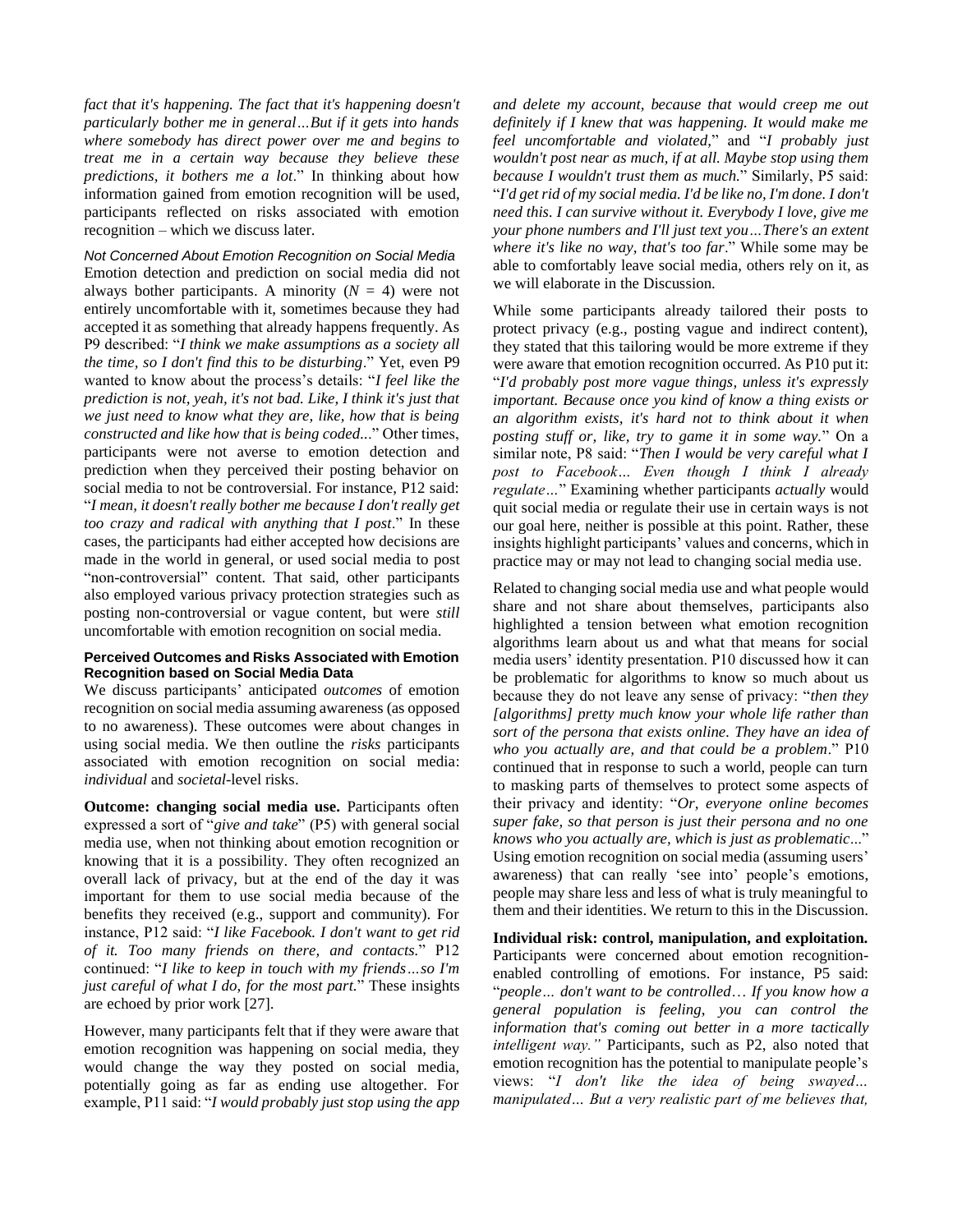*that happens every day in every aspect of our lives. It could be marketers and companies are doing that all the time. Whether it's on social media or not social media. I think the impact is stronger on social media. It bothers me.*"

Participants considered emotion recognition's use for control and manipulation particularly harmful in bad actors' hands. As P3 said:"*[Emotion recognition] could be used as a way to exploit me, if it gets in the wrong hands. If someone knows I feel really happy or really positive about this kind of content, they can send me an email or something about that kind of content. And then hack into my life...*" P5 echoed similar concerns around using emotion recognition for malicious intent: "*I suppose at first glance, it seems innocent. What are you going to do with the knowledge of a person's emotions, but in the same respect, because they do have the ability to recommend content to you, if they wanted to use theirs for their own nefarious purposes, they could gear certain content towards you based upon the emotions you're having*." This, to participants meant that their emotions would be manipulated and their behaviors impacted.

Participants mentioned particular domains for emotion recognition applications on social media, highlighting the importance of *what* emotion recognition is used for. As P8 said: "*It depends on how they used it…I don't think it would harm me just sitting here knowing that's happening, but I think depending on how they use it, it could harm me*." For example, the potential for emotions being controlled or manipulated enabled through emotion recognition can have remarkable impacts in the marketing domain. As P9 said: "*I think it's risky that companies capitalize on our emotions to sell us products... Product advertisements that are based on our emotions are harmful because most of the [consumers] already don't understand what they're doing with their emotions... and then buying into the advertisements…If those two go together, it's like living without thinking.*" The potential for emotion recognition's application in advertising coupled with participants' understandings of emotions as easily manipulated led to concerns that this manipulation could occur in marketing, giving entities the power to more strongly influence people's purchasing behavior.

**Individual risk: some are prone to harm more than others**. Participants noted how some individuals can experience harm more than others, leading to *unfair* outcomes. For instance, P7 discussed how some individuals would be harmed more than others in emotion recognitionenabled marketing: "*I mean, I suppose if they were using the data to purposely advertise expensive stuff to people that were feeling super vulnerable. I feel like that's harmful*." On the notion of how different people may experience harm to different extents, P10 did not think there was a risk of them personally being harmed, but they could see how harm could come about, saying: "*I guess I couldn't think of any situations where I might experience harm. I know there are definitely people with far less privilege than I have, so they would more than likely definitely experience harm, whether it's an* 

*increase in their insurance rate or ..."* Participants noted that vulnerable social media users (e.g., those in vulnerable emotional states) can be disproportionately harmed, questioning emotion recognition's fairness on social media.

**Individual risk: negative impacts on emotional and mental health**. While some participants were generally concerned about social media use and content online affecting mental health, these concerns were exacerbated when thinking about emotion recognition. For example, P2 reflected on the newsfeed's impact on wellbeing, "*But mostly from the perspective of what shows up on my newsfeed…I've noticed in the past year that Facebook does have negative effects on my emotional health at times*." P2 further explained that she has depression and fears that emotion recognition might result in targeted content that exacerbates it: "*I'm afraid of the kinds of feedback loops that it could create and influence, not just my, but everybody's emotional health and the emotional state that they're in. I do suspect that, to some extent, this [emotion recognition to deliver content] is already going on*." Specifically related to emotions and emotion recognition, P2 elaborated: "*They're going to be seeing that post, and they're going to be seeing that I'm feeling depressed. They're going to be feeding into that because they're going to see that I'm drawn or attracted to articles that might make me feel even more depressed…Eventually there's this feedback loop where, 'Oh, this is a depressed person. We're gonna feed this stuff because they just seem to gobble up this information*.'" First, this example illustrates how some participants believed that the kinds of content they receive is because of the kinds of content they consume, for example in the mental health context. Second, emotion recognition-enabled content delivery on social media can be *particularly* harmful to those experiencing mental health challenges.

Others noted how temporal aspects of people's emotions can further complicate emotion recognition and its impacts when used to deliver content. As P6 said: "*Because a person can be in a different mindset or in a different space or they may be better than they were from what they were a year ago or two years ago or they could be worse off. So if you're trying to market based on, say for instance, this person was in a bad place a year ago and you're trying to market something that has to do with overcoming drug addiction, rape, or anything, and they've forgotten about that and now you want to market them something about overcoming heroin addiction or something, that could take a person into a negative head space where they're now into a positive head space*." People's mental and emotional states change all the time. When and how (if at all) emotion recognition should be used to deliver mental health-related content is not a given and is an important area for further research.

**Individual risk: identity and digital image misrepresentation across time**. Participants raised concerns about the image that emotion recognition on social media will create about them online, including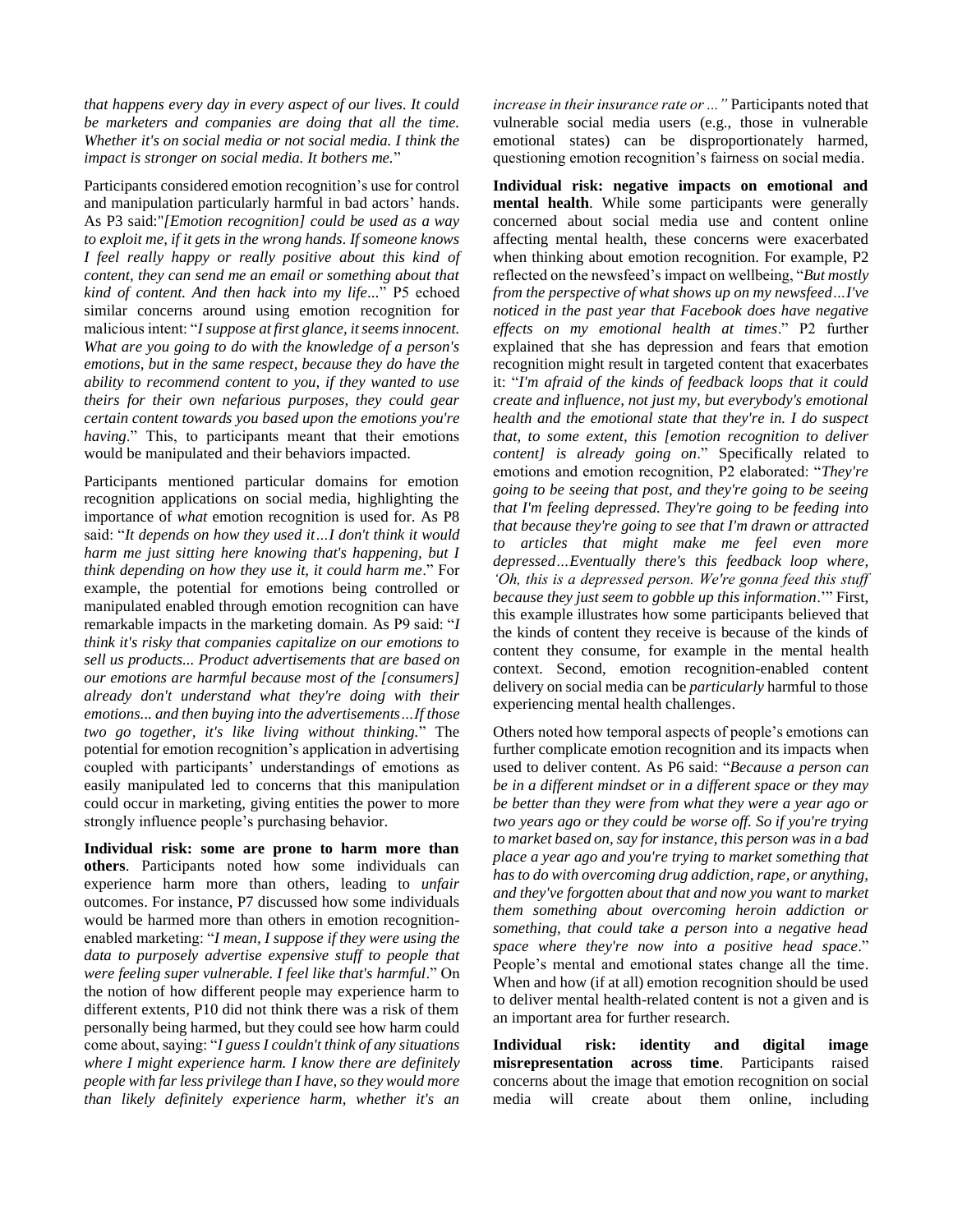representations that will live beyond their lifetime. The lack of control over what persona is created about them and their emotional states and reactions, especially when skewed in some way, was one dimension of this risk. For example, P10 said: "*I do think that is problematic, especially if it becomes an emotion of record, like it's somewhere on the system that the machine predicted I felt this way, but I expressed nothing, and that's the only way anyone can know how I felt in that way, like it's the year 2200, I'm not here anymore, people all assume I felt a particular way.*" Similarly, P6 believed that emotion recognition-enabled personas would not fairly represent them and their emotions: "*…that can make me to be somebody that I'm completely not*."

Participants were also concerned about misinterpreted data and its impacts. As P1 said: "*I can see that becoming a slippery slope of misinterpreted data…So much of the stuff we think is done by computers and done really well, is either poorly done or done by people. I think the trying to rely on that to make decisions in the future to learn about people is kind of playing with fire I think. There are a lot of mistakes that can happen really easily*." P5 echoed similar concerns around the harm that false positives could cause: "*I guess there is the potential to use that to identify people that could be risks in society, but at the same respect…there is also a problem in looking for things that haven't occurred yet. Even though there's the potential for something, it might never occur*." The possibility for unfair and inaccurate interpretations and lack of control over one's digitally curated image as enabled by emotion recognition can impact people during and well beyond their life time.

**Individual risk: challenges with holding algorithms responsible.** Participants raised concerns about a perceived lack of responsibility and regulation with algorithms employed by social media companies. For instance, P3 said: "*In the end it [the algorithm] can tell you to do things, but the thing is if it tells me to do something and I do it, and completely fucks me over, there is no accountability. Just all of mine*." P3 further elaborated that: "*It's different if a person tells you to do something, there's laws against that…*" Participants understood risks around emotion recognition in part by comparing the existing legal and policy infrastructure within which they exist with other legal structures that are more familiar to them (e.g., in-person civilian disputes). While P3 raised these concerns, they were not against algorithms categorically, but wanted them to be used responsibly, noting: "*Social media, it's everyone's journals or whatever, their lives are online in a way and we should handle them just as carefully as if you're actually sitting down with someone trying to talk to them*." How to make algorithms accountable is an ongoing debate in Computing (e.g., Human-Computer Interaction, Social Computing, Fairness, Accountability, and Transparency). We highlight a need for this debate in the emotion recognition context.

**Societal risk**. Beyond concern for the individual, some were concerned about what emotion recognition could mean for others or society as a whole on a broader level. For example, P8 said: *"I think it would make me wonder about the state of the world and the state of my world, to have that, to have my emotions manipulated*." P2 elaborated on detrimental impacts emotion recognition can have on democracy because of companies' political powers: "*The social level of using that information for political or social control, that bothers me a lot…I think having large companies that can in essence understand what we're feeling, and manipulate what we're feeling, provides greater and greater potential for a fascist or totalitarian regime to build in the country. Or for political unrest to be provoked by using these kinds of means. These companies are huge and they already have a lot of political power. Not all of the people that have the most power in these companies are good people*." This account may resonate with what was learned in the Cambridge Analytica case that used emotional and psychological profiling based on social media data to deliver content and sway political opinions [55]. These comments highlight the notion that emotion recognition's impact can go beyond the individual and can have political and social impacts.

# **DISCUSSION**

We apply a Science and Technology Studies (STS) lens to emotion recognition to situate our work within the broader sociotechnical scholarship. We argue that it is crucial to account for the *humans* whose emotions these technologies recognize in a timely manner. We discuss implications for algorithmic accountability and advocate for considering emotion data as sensitive in research and practice.

**Emotion recognition as** *socio***technical.** "Cultural lag" [91] refers to the fast growth in technology and slower speed of developing guidelines of ethical use. Failing to develop social consensus on ethical uses of emerging technologies leads to breakdown in social solidarity and rise of social conflict, and impact privacy rights [80]. We argue that emotion recognition is one context in which we need to avoid cultural lag. It is a kind of algorithmic decision-making, and is expected to reach its peak between 2021 and 2024 [36]. In 2019, considering the state of emotion recognition technologies, we have little time left in what Social Constructivism [95] calls the *interpretive flexibility* period. In this period, different interpretations of the emerging technology emerge from *relevant social groups* (groups with opinions about what problems technology should address). This period is followed by *stabilization* (when several technologies are developed to address the problem) and *closure* (when the relevant social group considers the problem solved). It is *before* the stabilization period, and certainly before the closure period, that we should critically decide what problems are important and what social groups should be included in decisions about developing, making sense of, and adopting emerging technologies [105]. People may have concerns about emerging technologies. While they may acclimate to new technology, technology could also shift to meet their demands. Such negotiation is arguably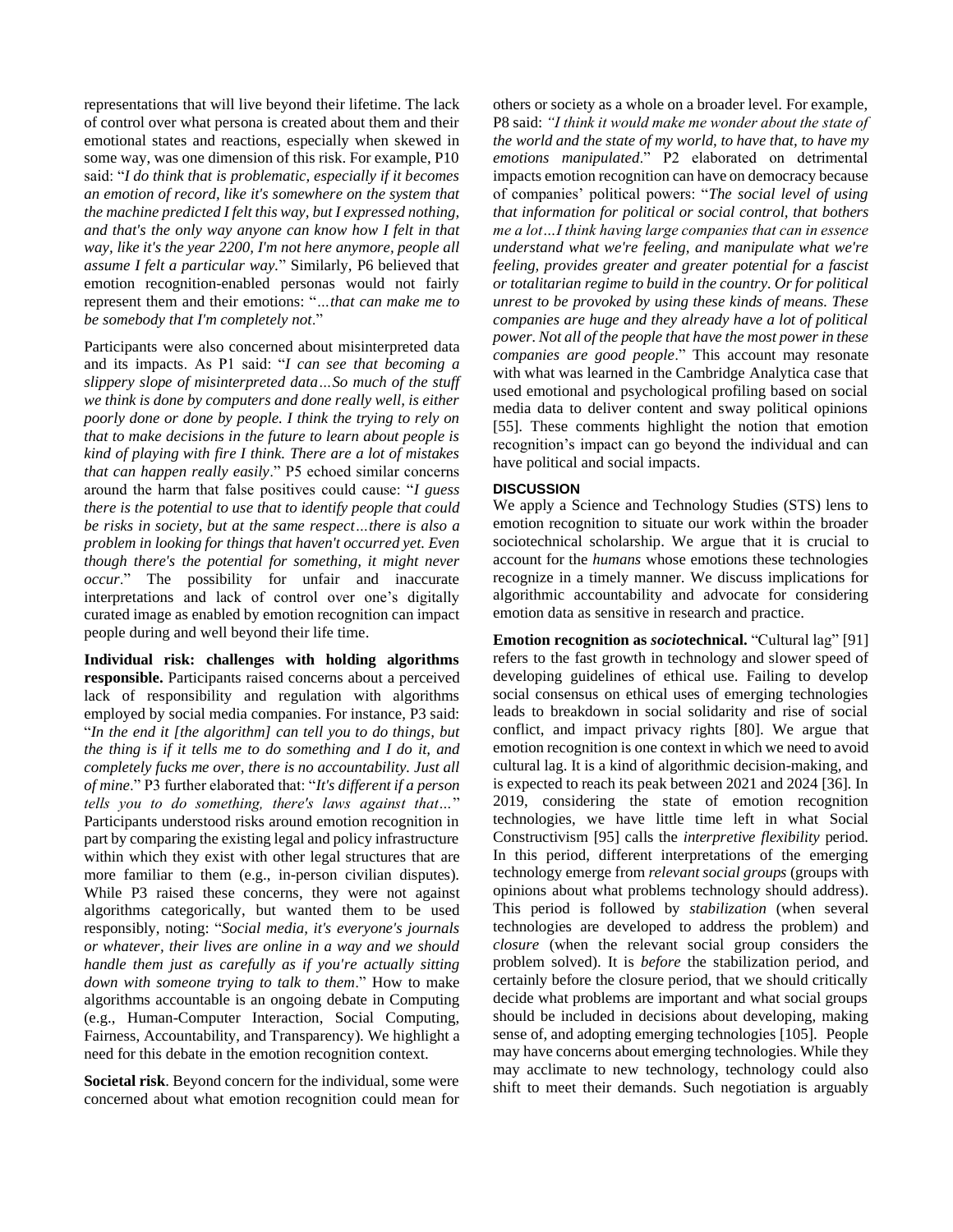easier in earlier phases (e.g., interpretive flexibility). A first step is understanding people's concerns.

In this work, we began to uncover the concerns and perspectives of an important relevant social group: the *humans* who provide the data that make emotion recognition technologies possible, and who can be impacted by this technology in profound ways. It is important to account for this relevant social group's needs rather than *assuming* what constitutes their welfare [45]. Accounting for the social context in designing technologies is important as it leads to more *fair* systems, and we should avoid *closure* until we have addressed concerns from a diversity of social groups [105]. We account for the social context of emotion recognition technologies in this work. We contribute novel understandings of social media users' attitudes and perceived risks and outcomes in relation to emotion recognition on social media. The majority of participants were uncomfortable with emotion recognition, and this discomfort was often related to concerns over privacy, consent, agency, and potential harm. Our goal here was not to chart how emotion recognition technology should be designed, but rather, to identify people's attitudes towards it in this point of time when we have not yet reached *closure*. Our findings provide empirical evidence that technologists and academics building and designing emotion recognition, as well as policy makers, can refer to if they aspire to foreground humans' values and concerns in their work.

**Emotion recognition and algorithmic accountability.** Algorithmic accountability is about assigning responsibility for how algorithms are created, their societal impacts, and potential harms [3,23,52,110]. Therefore, we essentially identified algorithmic accountability's dimensions for emotion recognition related to its impacts and harms. Other emerging AI technologies subject to scholarly critique for their impact and harm include: facial emotion recognition (due to bias [99,114,115] e.g., showing no matter how much a Black person smiles, they are identified with more negative emotions [99]) and Automatic Gender Recognition (due to compromising privacy and autonomy [59]). We extend these works to the emotion recognition context by uncovering risks (including and beyond privacy and autonomy), and flagging how some may be harmed more than others.

Specifically, participants noted a lack of shared responsibility from algorithms and social media companies, which informed their attitudes towards emotion recognition on social media and signified risks. Moreover, our analysis identified being manipulated, unfairness in harm distribution (i.e., some would be more prone to harm than others), negative impacts on mental health (especially for those already experiencing mental health challenges), and losing autonomy over how one is digitally represented over time as anticipated risks associated with emotion recognition on social media. Human autonomy is the ability "to be one's own person" and impacts wellbeing [31]. A possible outcome we uncovered was leaving social media or limiting

use. On a high level, this anticipated outcome parallels Foucault's notion of the 'panopticon' where people do not know if they are being watched and behave as though they are [51]. Surveillance threats have chilling effects on online participation [50]. More specifically, this outcome can harm those who rely on social media for social support and community, which impacts wellbeing [58] – especially for marginalized individuals who may not find support elsewhere. Feeling safe to be and express one's self and emotions also improves wellbeing [93]. A "harm-reduction framework" for algorithmic fairness argues that algorithm's effects on individuals' wellbeing should be considered [3]. In this sense, our findings shed light on what harms emotion recognition technologies should account for to be fair. By turning our focus on to the *humans* in emotion recognition, we encourage technologists in this space to move towards a stronger emphasis on the humans involved, with all their complexity, and attend to *their* wellbeing and concerns.

**Emotional data as sensitive**. A recent Pew survey [109] found that users' comfort level with social media companies using their data depends on *what* it is used for, covering four contexts but not specifying the emotional nature of the data. Our findings show that when considering *emotional* data, it is only *sometimes* (not always) that people's attitudes depend on what their data is used for. Additionally, privacy research identifies data related to health, location, web browsing, age, finances, and private communication to be highly sensitive [17,77,78,123]. While data in these contexts can have emotional dimensions to them, data can also be about one's emotions within and beyond these contexts. Our findings show that data about emotions, and data with emotional implications, are also highly sensitive and vulnerable. This has implications for researchers, technologists, and policy makers alike in deciding what data to treat as sensitive. We argue that emotional data is a type of data that warrants particular and explicit attention in research and practice.

### **CONCLUSION**

We examined social media users' attitudes towards emotion recognition to contribute to our knowledge about socially and ethically responsible use and treatment of data in algorithmic advancements that impact humans' personal lives. We uncovered the ways people conceived of their emotions and emotion data when considering them being harvested by algorithms, and how these conceptions inform attitudes towards emotion recognition on social media. We identified outcomes and risks associated with emotion recognition on social media as perceived by participants, highlighting their values towards emotion recognition on social media. We argue that technologies that see into and infer insight from and about people's most vulnerable moments and emotional, private data should acknowledge humans' complexities. Acknowledging this complexity, does not necessarily mean building more accurate technologies to infer those complexities; rather, these innovations must prioritize the preferences, desires, and values of the *humans* they impact.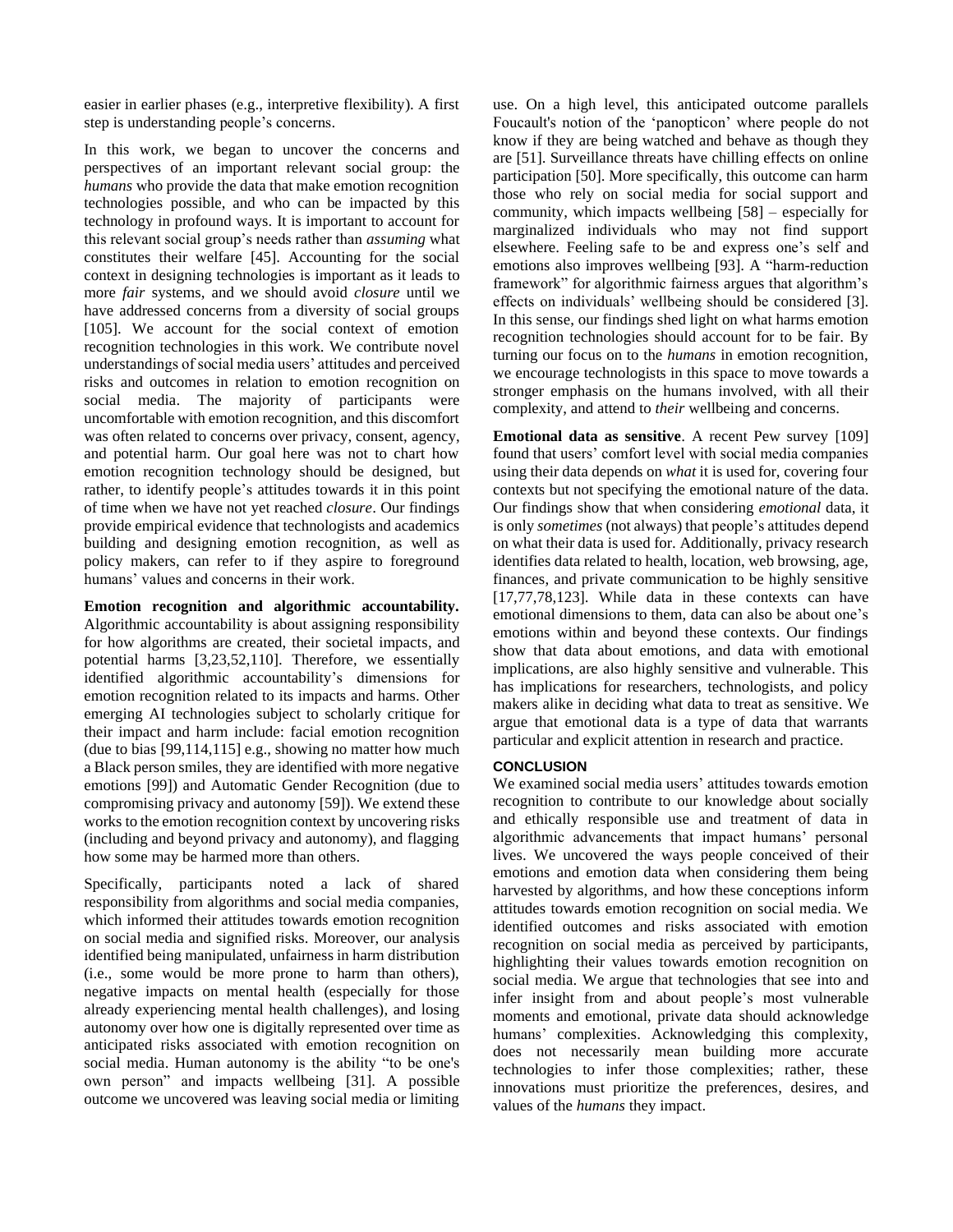# **REFERENCES**

- 1. Puneet Agrawal. 2017. Emotionally connected responses from a digital assistant. Retrieved June 26, 2019 from https://patents.google.com/patent/WO2017078960A1/e n
- 2. Hessa AlBalooshi, Shahram Rahmanian, and Rahul Venkatesh Kumar. 2018. EmotionX-SmartDubai\_NLP: Detecting User Emotions In Social Media Text. In *Proceedings of the Sixth International Workshop on Natural Language Processing for Social Media*, 45–49. Retrieved June 17, 2019 from https://www.aclweb.org/anthology/W18-3508
- 3. Micah Altman, Alexandra Wood, and Effy Vayena. 2018. A Harm-Reduction Framework for Algorithmic Fairness. *IEEE Security & Privacy* 16, 3: 34–45. https://doi.org/10.1109/MSP.2018.2701149
- 4. Tawfiq Ammari, Jofish Kaye, Janice Y. Tsai, and Frank Bentley. 2019. Music, Search, and IoT: How People (Really) Use Voice Assistants. *ACM Transactions on Computer-Human Interaction* 26, 3: 1–28. https://doi.org/10.1145/3311956
- 5. Tawfiq Ammari, Meredith Ringel Morris, and Sarita Yardi Schoenebeck. 2014. Accessing Social Support and Overcoming Judgment on Social Media among Parents of Children with Special Needs. In *Proceedings of ICWSM 2014*.
- 6. Nazanin Andalibi. What Happens After Disclosing Stigmatized Experiences on Identified Social Media: Individual, Dyadic, and Social/Network Consequences. In *Under Review for CHI 2019*.
- 7. Nazanin Andalibi and Andrea Forte. 2018. Announcing Pregnancy Loss on Facebook: A Decision-Making Framework for Stigmatized Disclosures on Identified Social Network Sites. In *CHI 2018*. https://doi.org/10.1145/3173574.3173732
- 8. Nazanin Andalibi and Andrea Forte. 2018. Responding to Sensitive Disclosures on Social Media: A Decision-Making Framework. *ACM Transactions on Computer-Human Interaction (TOCHI)*. http://dx.doi.org/10.1145/3241044
- 9. Nazanin Andalibi, Margaret E. Morris, and Andrea Forte. 2018. Testing Waters, Sending Clues: Indirect Disclosures of Socially Stigmatized Experiences on Social Media. *Proceedings of the ACM on Human-Computer Interaction* 2, CSCW: 1–23. https://doi.org/10.1145/3274288
- 10. Nazanin Andalibi, Pinar Ozturk, and Andrea Forte. 2017. Sensitive Self-disclosures, Responses, and Social Support on Instagram: The Case of #Depression. In *Proceedings of the Conference on Computer Supported Cooperative Work & Social Computing* (CSCW '17). https://doi.org/10.1145/2998181.2998243
- 11. Ian Barnett and John Torous. 2019. Ethics, Transparency, and Public Health at the Intersection of Innovation and Facebook's Suicide Prevention Efforts.

*Annals of Internal Medicine*. https://doi.org/10.7326/M19-0366

- 12. Solon Barocas and Danah Boyd. 2017. Engaging the Ethics of Data Science in Practice. *Commun. ACM* 60, 11: 23–25. https://doi.org/10.1145/3144172
- 13. Lisa Feldman Barrett. 2006. Are Emotions Natural Kinds? *Perspectives on Psychological Science* 1, 1: 28–58. https://doi.org/10.1111/j.1745- 6916.2006.00003.x
- 14. Lisa Feldman Barrett, Ralph Adolphs, Stacy Marsella, Aleix M. Martinez, and Seth D. Pollak. 2019. Emotional Expressions Reconsidered: Challenges to Inferring Emotion From Human Facial Movements: *Psychological Science in the Public Interest*. https://doi.org/10.1177/1529100619832930
- 15. Eric P.S. Baumer, Timothy Berrill, Sarah C. Botwinick, Jonathan L. Gonzales, Kevin Ho, Allison Kundrik, Luke Kwon, Tim LaRowe, Chanh P. Nguyen, Fredy Ramirez, Peter Schaedler, William Ulrich, Amber Wallace, Yuchen Wan, and Benjamin Weinfeld. 2018. What Would You Do?: Design Fiction and Ethics. In *Proceedings of the 2018 ACM Conference on Supporting Groupwork* (GROUP '18), 244–256. https://doi.org/10.1145/3148330.3149405
- 16. Natalya N. Bazarova, Yoon Hyung Choi, Victoria Schwanda Sosik, Dan Cosley, and Janis Whitlock. 2015. Social sharing of emotions on Facebook: Channel differences, satisfaction, and replies. In *Proceedings of the 18th ACM Conference on Computer Supported Cooperative Work & Social Computing*, 154–164. Retrieved from http://dl.acm.org/citation.cfm?id=2675297
- 17. Igor Bilogrevic, Kévin Huguenin, Berker Agir, Murtuza Jadliwala, Maria Gazaki, and Jean-Pierre Hubaux. 2016. A machine-learning based approach to privacy-aware information-sharing in mobile social networks. *Pervasive and Mobile Computing* 25: 125– 142. https://doi.org/10.1016/j.pmcj.2015.01.006
- 18. Robert Brannon. 1976. The male sex role And what it's done for us lately. In *The forty-nine percent majority: The male sex role* (Edited by Deborah S. David and Robert Brannon). Addison-Wesley, Reading, MA.
- 19. John S. Breese and John Eugene Ball. 1999. Modeling a user's emotion and personality in a computer user interface. Retrieved June 26, 2019 from https://patents.google.com/patent/US5987415A/en
- 20. Jed R. Brubaker, Lynn S. Dombrowski, Anita M. Gilbert, Nafiri Kusumakaulika, and Gillian R. Hayes. 2014. Stewarding a legacy: responsibilities and relationships in the management of post-mortem data. In *Proceedings of the SIGCHI Conference on Human Factors in Computing Systems Pages 4157-4166*, 4157–4166. https://doi.org/10.1145/2556288.2557059
- 21. Manuel G. Calvo and Lauri Nummenmaa. 2016. Perceptual and affective mechanisms in facial expression recognition: An integrative review.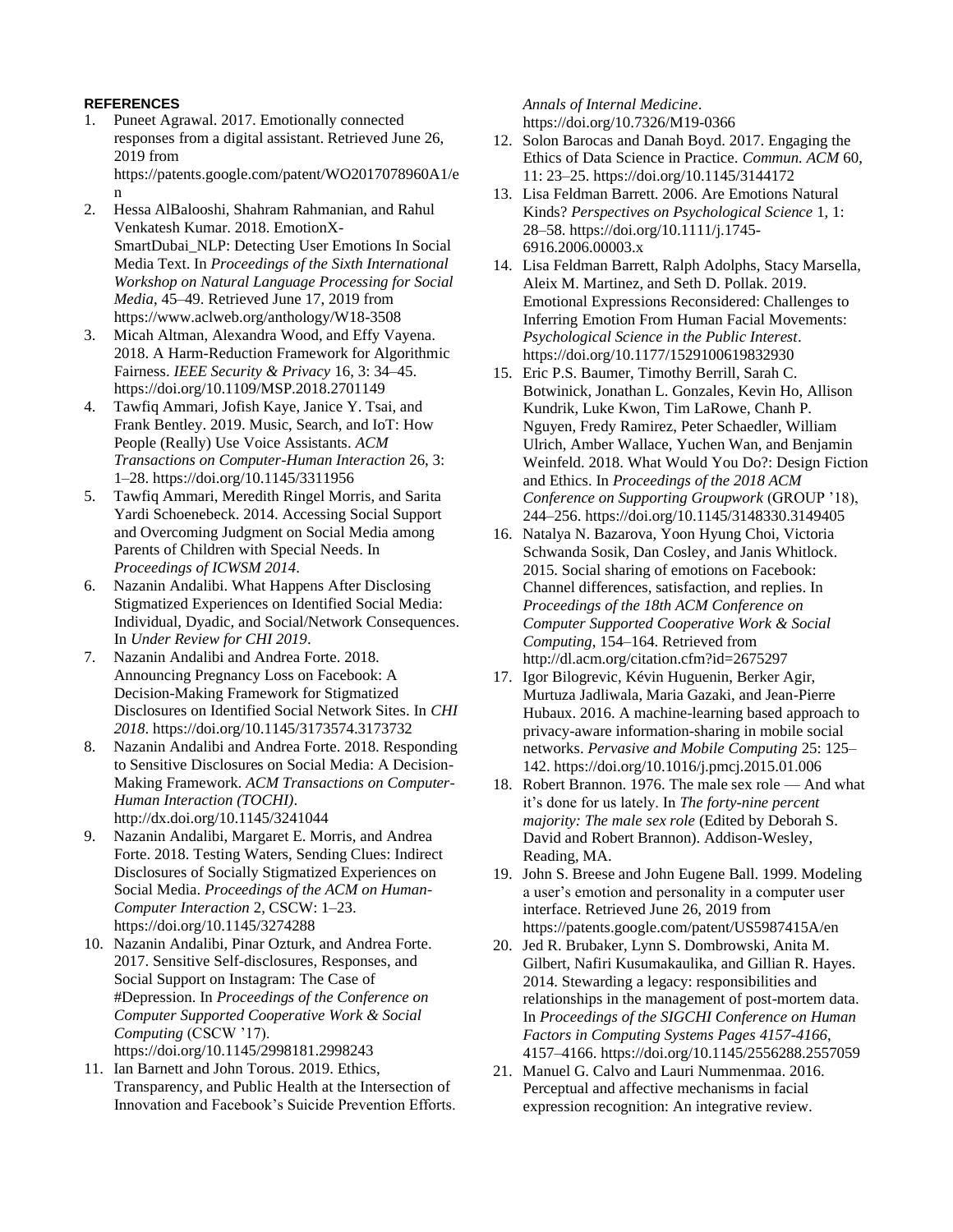*Cognition & Emotion* 30, 6: 1081–1106. https://doi.org/10.1080/02699931.2015.1049124

- 22. R. A. Calvo and S. D'Mello. 2010. Affect Detection: An Interdisciplinary Review of Models, Methods, and Their Applications. *IEEE Transactions on Affective Computing* 1, 1: 18–37. https://doi.org/10.1109/T-AFFC.2010.1
- 23. Robyn Caplan, Lauren Hanson, Joan Donovan, and Jeanna Matthews. 2018. *Tech Algorithm Briefing: How Algorithms Perpetuate Racial Bias and Inequality*. Data & Society. Retrieved from https://datasociety.net/wpcontent/uploads/2018/04/Data\_Society\_Algorithmic\_A ccountability\_Primer\_FINAL-4.pdf
- 24. J. M. Carroll. 2000. Five reasons for scenario-based design. *Interacting with Computers* 13, 1: 43–60. https://doi.org/10.1016/S0953-5438(00)00023-0
- 25. Stevie Chancellor, Eric P.S. Baumer, and Munmun De Choudhury. 2019. Who is the "Human" in Human-Centered Machine Learning: The Case of Predicting Mental Health from Social Media. *Proc. ACM Hum.- Comput. Interact*. https://doi.org/10.1145/3359249
- 26. Sheldon Chang. 2018. Determining a mood for a group. Retrieved August 7, 2019 from https://patents.google.com/patent/US10061977/en
- 27. Hsuan-Ting Chen. 2018. Revisiting the Privacy Paradox on Social Media With an Extended Privacy Calculus Model: The Effect of Privacy Concerns, Privacy Self-Efficacy, and Social Capital on Privacy Management. *American Behavioral Scientist* 62, 10: 1392–1412.

https://doi.org/10.1177/0002764218792691

- 28. Munmun De Choudhury, Scott Counts, and Michael Gamon. 2012. Not All Moods Are Created Equal! Exploring Human Emotional States in Social Media. In *ICWSM*.
- 29. Munmun De Choudhury, Michael Gamon, and Scott Counts. 2012. Happy, Nervous or Surprised? Classification of Human Affective States in Social Media. In *Sixth International AAAI Conference on Weblogs and Social Media*. Retrieved July 15, 2019 from https://www.microsoft.com/enus/research/publication/happy-nervous-or-surprisedclassification-of-human-affective-states-in-socialmedia/
- 30. Sven-Ake Christianson (ed.). 1992. *The Handbook of Emotion and Memory: Research and Theory*. Psychology Press, Hillsdale, N.J.
- 31. John Christman. 2018. Autonomy in Moral and Political Philosophy. In *The Stanford Encyclopedia of Philosophy* (Spring 2018), Edward N. Zalta (ed.). Metaphysics Research Lab, Stanford University. Retrieved August 7, 2019 from https://plato.stanford.edu/archives/spr2018/entries/auto nomy-moral/
- 32. Mike Conway. 2014. Ethical issues in using Twitter for public health surveillance and research: developing a

taxonomy of ethical concepts from the research literature. *Journal of Medical Internet Research* 16, 12: e290. https://doi.org/10.2196/jmir.3617

- 33. Mike Conway and Daniel O'Connor. 2016. Social Media, Big Data, and Mental Health: Current Advances and Ethical Implications. *Current Opinion in Psychology* 9: 77–82. https://doi.org/10.1016/j.copsyc.2016.01.004
- 34. Kate Crawford and Jason Schultz. 2013. *Big Data and Due Process: Toward a Framework to Redress Predictive Privacy Harms*. Social Science Research Network, Rochester, NY. Retrieved August 7, 2019 from https://papers.ssrn.com/abstract=2325784
- 35. Baobao Zhang and Allan Dafoe and Center for the Governance of AI Oxford Future of Humanity Institute, University of. 2019. *Artificial Intelligence: American Attitudes and Trends*. Retrieved June 13, 2019 from https://governanceai.github.io/US-Public-Opinion-Report-Jan-2019/
- 36. Melissa Davis, Gareth Herschel, and Jim Hare. 2019. *Hype Cycle for Customer Experience Analytics, 2019*. Gartner. Retrieved August 8, 2019 from https://www.gartner.com/document/3956037?ref=solr All&refval=227857318&qid=7df2169fe08cf98b6fda1 6
- 37. Munmun De Choudhury, Scott Counts, Eric J Horvitz, and Aaron Hoff. 2014. Characterizing and predicting postpartum depression from shared facebook data. In *Proceedings of the ACM Conference on Computer Supported Cooperative Work & Social Computing*, 626–638.
- 38. Tony Dokoupil. 2018. Researcher who inspired Cambridge Analytica's data harvesting says era of privacy is over. Retrieved August 7, 2019 from https://www.cbsnews.com/news/michal-kosinskiresearcher-who-inspired-facebook-data-harvestingsays-era-of-privacy-is-over/
- 39. Dana S Dunn, Kristen R Clinton Goldbach, Judith N Lasker, and Lori J Toedter. 1991. Explaining pregnancy loss: Parents' and physicians' attributions. *OMEGA-Journal of Death and Dying* 23, 1: 13–23.
- 40. J. A. Easterbrook. 1959. The effect of emotion on cue utilization and the organization of behavior. *Psychological Review* 66, 3: 183–201. https://doi.org/10.1037/h0047707
- 41. Paul Ekman. 2004. Emotions revealed. *BMJ* 328, Suppl S5: 0405184. https://doi.org/10.1136/sbmj.0405184
- 42. Paul Ekman and Wallace V Friesen. 1975. Unmasking the face: A guide to recognizing emotions from facial cues.
- 43. Nicole B. Ellison, Charles Steinfield, and Cliff Lampe. 2007. The Benefits of Facebook "Friends:" Social Capital and College Students' Use of Online Social Network Sites. *Journal of Computer-Mediated Communication* 12, 4: 1143–1168. https://doi.org/10.1111/j.1083-6101.2007.00367.x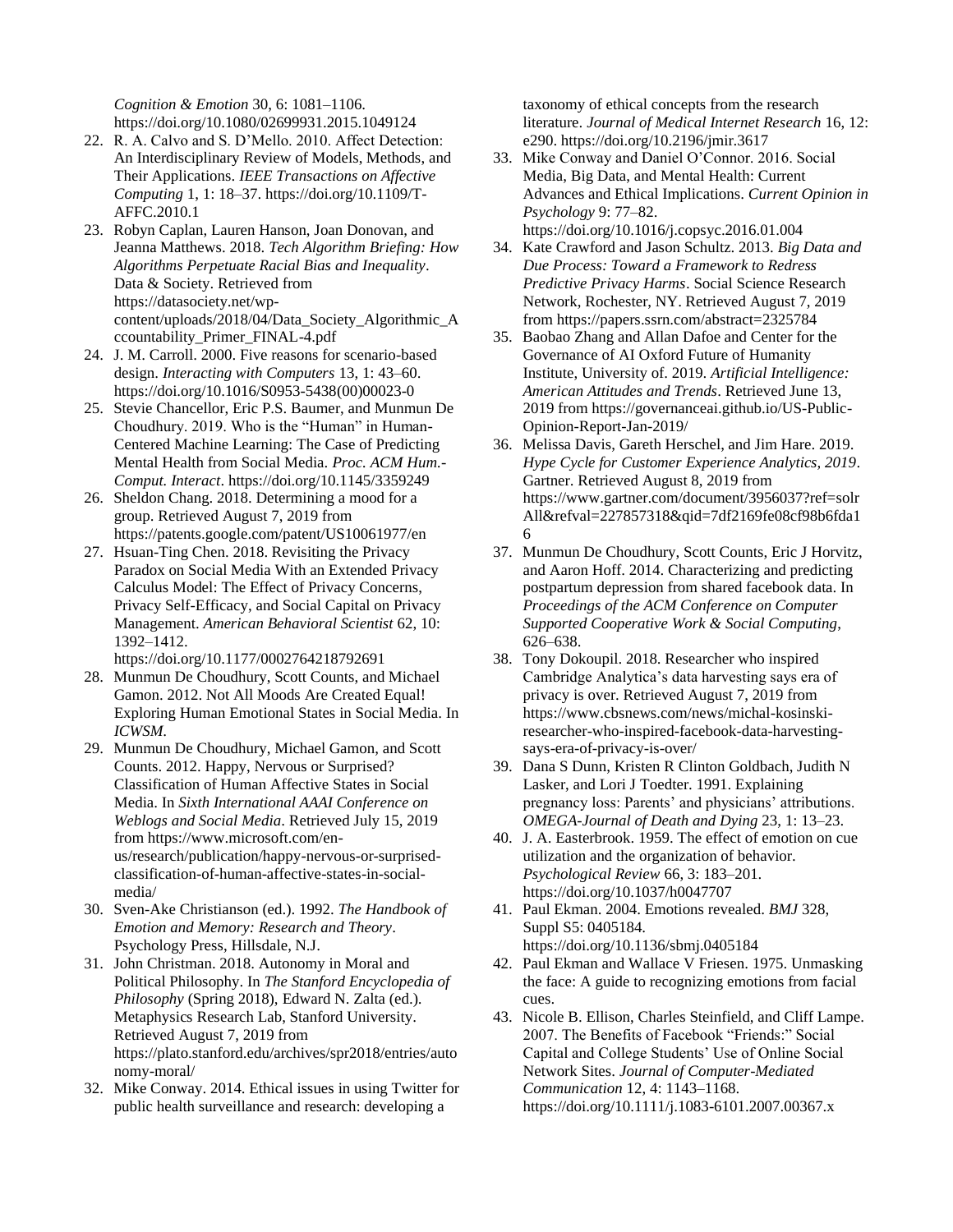- 44. Motahhare Eslami, Aimee Rickman, Kristen Vaccaro, Amirhossein Aleyasen, Andy Vuong, Karrie Karahalios, Kevin Hamilton, and Christian Sandvig. 2015. "I Always Assumed That I Wasn'T Really That Close to [Her]": Reasoning About Invisible Algorithms in News Feeds. In *Proceedings of the 33rd Annual ACM Conference on Human Factors in Computing Systems* (CHI '15), 153–162. https://doi.org/10.1145/2702123.2702556
- 45. Virginia Eubanks. 2018. *Automating inequality: How high-tech tools profile, police, and punish the poor*. St. Martin's Press.
- 46. Casey Fiesler and Blake Hallinan. 2018. "We Are the Product": Public Reactions to Online Data Sharing and Privacy Controversies in the Media. In *Proceedings of the 2018 CHI Conference on Human Factors in Computing Systems - CHI '18*, 1–13. https://doi.org/10.1145/3173574.3173627
- 47. Casey Fiesler and Nicholas Proferes. 2018. "Participant" Perceptions of Twitter Research Ethics. *Social Media + Society* 4, 1: 2056305118763366. https://doi.org/10.1177/2056305118763366
- 48. Janet Finch. 1987. The Vignette Technique in Survey Research. *Sociology* 21, 1: 105–114. https://doi.org/10.1177/0038038587021001008
- 49. Brett Q. Ford and James J. Gross. 2019. Why Beliefs About Emotion Matter: An Emotion-Regulation Perspective. *Current Directions in Psychological Science* 28, 1: 74–81.

https://doi.org/10.1177/0963721418806697

- 50. Andrea Forte, Nazanin Andalibi, and Rachel Greenstadt. 2017. Privacy, Anonymity, and Perceived Risk in Open Collaboration: A Study of Tor Users and Wikipedians. In *Proceedings of the 2017 ACM Conference on Computer Supported Cooperative Work and Social Computing* (CSCW '17), 1800–1811. https://doi.org/10.1145/2998181.2998273
- 51. Michel Foucault. 2012. *Discipline and Punish: The Birth of the Prison*. Knopf Doubleday Publishing Group.
- 52. Simson Garfinkel, Jeanna Matthews, Stuart S Shapiro, and Jonathan M Smith. 2017. Toward Algorithmic Transparency and Accountability. *Communications of the ACM 60*. Retrieved August 6, 2019 from https://cacm.acm.org/magazines/2017/9/220423 toward-algorithmic-transparency-andaccountability/fulltext
- 53. Maria Gendron and Lisa Feldman Barrett. 2009. Reconstructing the Past: A Century of Ideas About Emotion in Psychology. *Emotion Review* 1, 4: 316– 339. https://doi.org/10.1177/1754073909338877
- 54. Ysabel Gerrard and Tarleton Gillespie. 2019. When Algorithms Think You Want to Die. *Wired*. Retrieved February 21, 2019 from https://www.wired.com/story/when-algorithms-thinkyou-want-to-die/
- 55. Kevin Granville. 2018. Facebook and Cambridge Analytica: What You Need to Know as Fallout Widens - The New York Times. Retrieved from https://www.nytimes.com/2018/03/19/technology/face book-cambridge-analytica-explained.html
- 56. Michael Froimowitz Greenzeiger, Ravindra Phulari, and Mehul K. Sanghavi. 2015. Inferring user mood based on user and group characteristic data. Retrieved June 26, 2019 from https://patents.google.com/patent/US8965828B2/en
- 57. Oliver L. Haimson. 2019. Mapping gender transition sentiment patterns via social media data: toward decreasing transgender mental health disparities. *Journal of the American Medical Informatics Association*. https://doi.org/10.1093/jamia/ocz056
- 58. Oliver L. Haimson, Jed R. Brubaker, Lynn Dombrowski, and Gillian R. Hayes. 2015. Disclosure, Stress, and Support During Gender Transition on Facebook. In *Proceedings of the 18th ACM Conference on Computer Supported Cooperative Work & Social Computing* (CSCW '15), 1176–1190. https://doi.org/10.1145/2675133.2675152
- 59. Foad Hamidi, Morgan Klaus Scheuerman, and Stacy M. Branham. 2018. Gender Recognition or Gender Reductionism?: The Social Implications of Embedded Gender Recognition Systems. In *Proceedings of the 2018 CHI Conference on Human Factors in Computing Systems - CHI '18*, 1–13. https://doi.org/10.1145/3173574.3173582
- 60. Zenobia Hedge. 2018. Emotion recognition and sentiment analysis market to reach \$3.8bn by 2025, says Tractica. *IoT Now - How to run an IoT enabled business*. Retrieved August 7, 2019 from https://www.iot-now.com/2018/03/08/78263-emotionrecognition-sentiment-analysis-market-reach-3-8bn-2025-says-tractica/
- 61. David M. Herszenhorn. 2014. Heightened Security, Visible and Invisible, Blankets the Olympics. *The New York Times*. Retrieved August 7, 2019 from https://www.nytimes.com/2014/02/14/sports/olympics/ heightened-security-visible-and-invisible-blankets-theolympics.html
- 62. Andrew C. High, Anne Oeldorf-Hirsch, and Saraswathi Bellur. 2014. Misery rarely gets company: The influence of emotional bandwidth on supportive communication on Facebook. *Computers in Human Behavior* 34, 0: 79–88. https://doi.org/10.1016/j.chb.2014.01.037
- 63. Rhidian Hughes. 1998. Considering the Vignette Technique and its Application to a Study of Drug Injecting and HIV Risk and Safer Behaviour. *Sociology of Health & Illness* 20, 3: 381–400. https://doi.org/10.1111/1467-9566.00107
- 64. Molly Jackman and Lauri Kanerva. 2016. Evolving the IRB: Building Robust Review for Industry Research. *Washington and Lee Law Review Online* 72, 3: 442.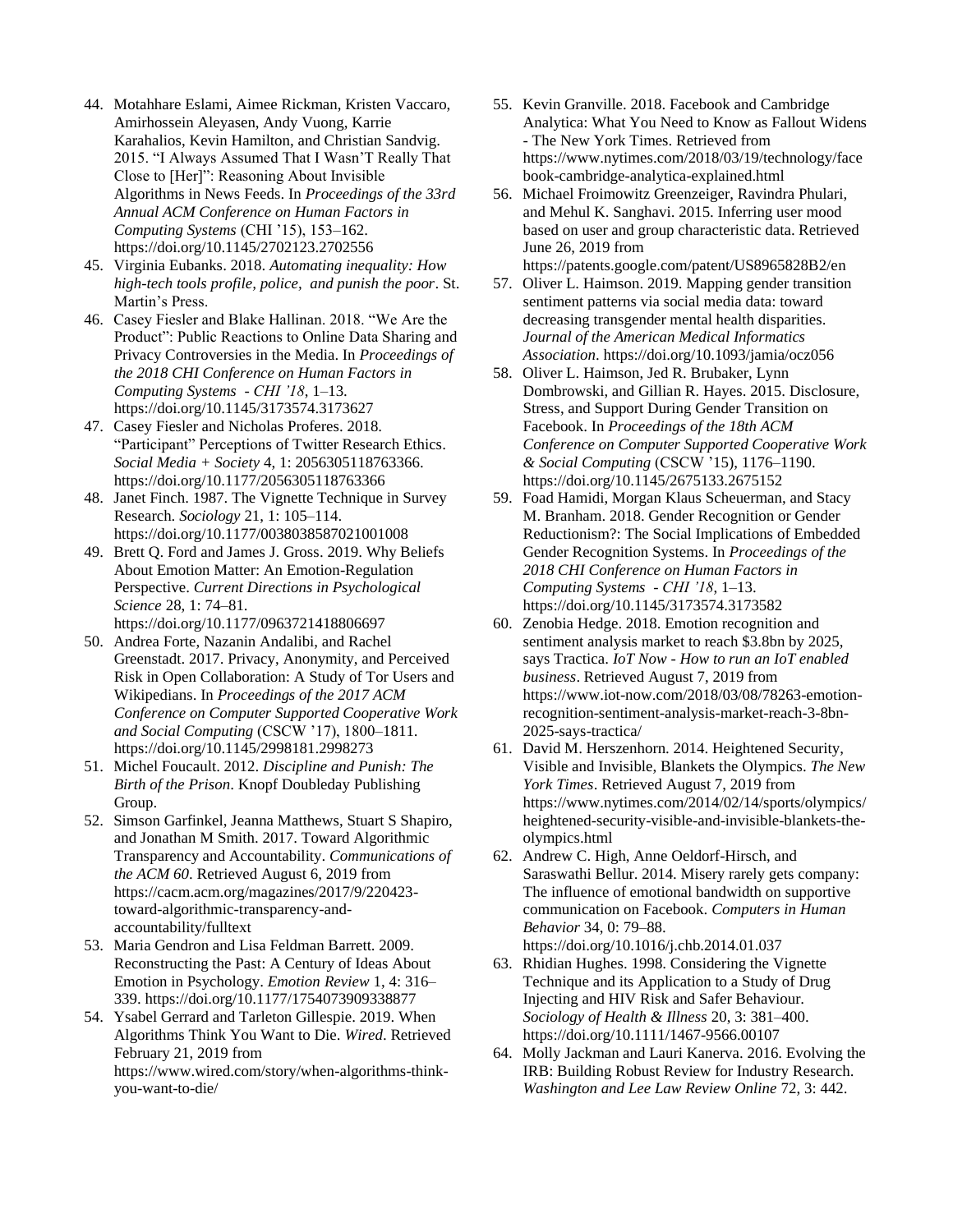- 65. Rana el Kaliouby and Daniel Abraham Bender. 2014. Mental state well being monitoring. Retrieved August 6, 2019 from https://patents.google.com/patent/US20140200463A1/ en?assignee=affectiva&page=2
- 66. Rana el Kaliouby, Rosalind Picard, and Simon Baron-Cohen. 2006. Affective computing and autism. *Annals of the New York Academy of Sciences* 1093: 228–248. https://doi.org/10.1196/annals.1382.016
- 67. Youssef Kashef, Rana El Kaliouby, Ahmed Adel OSMAN, Niels Haering, and Viprali Bhatkar. 2014. Mental state analysis using heart rate collection based video imagery. Retrieved August 6, 2019 from https://patents.google.com/patent/WO2014145204A1/e n
- 68. Yaser Khan, Chris HUYBREGTS, Jaeyoun Kim, and Thomas C. Butcher. 2016. Real-time emotion recognition from audio signals. Retrieved June 11, 2019 from https://patents.google.com/patent/WO2016014321A1/e n
- 69. Y. Kim, H. Lee, and E. M. Provost. 2013. Deep learning for robust feature generation in audiovisual emotion recognition. In *2013 IEEE International Conference on Acoustics, Speech and Signal Processing*, 3687–3691. https://doi.org/10.1109/ICASSP.2013.6638346
- 70. Peter Kindness, Judith Masthoff, and Chris Mellish. 2017. Designing emotional support messages tailored to stressors. *International Journal of Human-Computer Studies* 97: 1–22.

https://doi.org/10.1016/j.ijhcs.2016.07.010

- 71. Funda Kivran-Swaine, Jeremy Ting, Jed R. Brubaker, Rannie Teodoro, and Mor Naaman. 2014. Understanding Loneliness in Social Awareness Streams: Expressions and Responses. In *Proceedings of the Eighth International AAAI Conference on Weblogs and Social Media*.
- 72. Adam D. I. Kramer, Jamie E. Guillory, and Jeffrey T. Hancock. 2014. Experimental evidence of massivescale emotional contagion through social networks. *Proceedings of the National Academy of Sciences* 111, 24: 8788–8790.

https://doi.org/10.1073/pnas.1320040111

- 73. Akash Krishnan and Matthew Fernandez. 2013. System and method for recognizing emotional state from a speech signal. Retrieved June 26, 2019 from https://patents.google.com/patent/US8595005B2/en
- 74. Joseph Lindley and Paul Coulton. 2015. Back to the Future: 10 Years of Design Fiction. In *Proceedings of the 2015 British HCI Conference* (British HCI '15), 210–211. https://doi.org/10.1145/2783446.2783592
- 75. Changchun Liu, Karla Conn, Nilanjan Sarkar, and Wendy Stone. 2008. Physiology-based affect recognition for computer-assisted intervention of children with Autism Spectrum Disorder. *International*

*Journal of Human-Computer Studies* 66, 9: 662–677. https://doi.org/10.1016/j.ijhsc.2008.04.003

- 76. George Loewenstein and Jennifer S. Lerner. 2003. The role of affect in decision making. In *Handbook of affective sciences*. Oxford University Press, New York, NY, US, 619–642.
- 77. Mary Madden. 2014. Americans Consider Certain Kinds of Data to be More Sensitive than Others | Pew Research Center. Retrieved August 7, 2019 from https://www.pewinternet.org/2014/11/12/americansconsider-certain-kinds-of-data-to-be-more-sensitivethan-others/
- 78. Miguel Malheiros, Sören Preibusch, and M. Angela Sasse. 2013. "Fairly Truthful": The Impact of Perceived Effort, Fairness, Relevance, and Sensitivity on Personal Data Disclosure. In *Trust and Trustworthy Computing* (Lecture Notes in Computer Science), 250– 266.
- 79. Lydia Manikonda and Munmun De Choudhury. 2017. Modeling and Understanding Visual Attributes of Mental Health Disclosures in Social Media. In *Proceedings of the 2017 CHI Conference on Human Factors in Computing Systems* (CHI '17), 170–181. https://doi.org/10.1145/3025453.3025932
- 80. Kimball P. Marshall. 1999. Has Technology Introduced New Ethical Problems? *Journal of Business Ethics* 19, 1: 81–90. https://doi.org/10.1023/A:1006154023743
- 81. Michael James Matas, Michael Waldman Reckhow, and Yaniv Taigman. 2017. Systems and methods for dynamically generating emojis based on image analysis of facial features. Retrieved June 26, 2019 from

https://patents.google.com/patent/US20170140214A1/ en

- 82. Louise Matsakis. 2018. Online Ad Targeting Does Work—As Long As It's Not Creepy. *Wired*. Retrieved February 22, 2019 from https://www.wired.com/story/online-ad-targeting-doeswork-as-long-as-its-not-creepy/
- 83. Adam McCann. 2019. Most Diverse Cities in the U.S. *WalletHub*. Retrieved August 3, 2019 from https://wallethub.com/edu/most-diverse-cities/12690/
- 84. Andrew McStay. 2018. *Emotional AI: The Rise of Empathic Media*. SAGE.
- 85. Jacob Metcalf, Emily F. Keller, and danah boyd. 2019. *Perspectives on Big Data, Ethics, and Society*. Council for Big Data, Ethics, and Society. Retrieved August 7, 2019 from https://bdes.datasociety.net/counciloutput/perspectives-on-big-data-ethics-and-society/
- 86. Michelle N. Meyer. 2015. *Two Cheers for Corporate Experimentation: The A/B Illusion and the Virtues of Data-Driven Innovation*. Social Science Research Network, Rochester, NY. Retrieved August 7, 2019 from https://papers.ssrn.com/abstract=2605132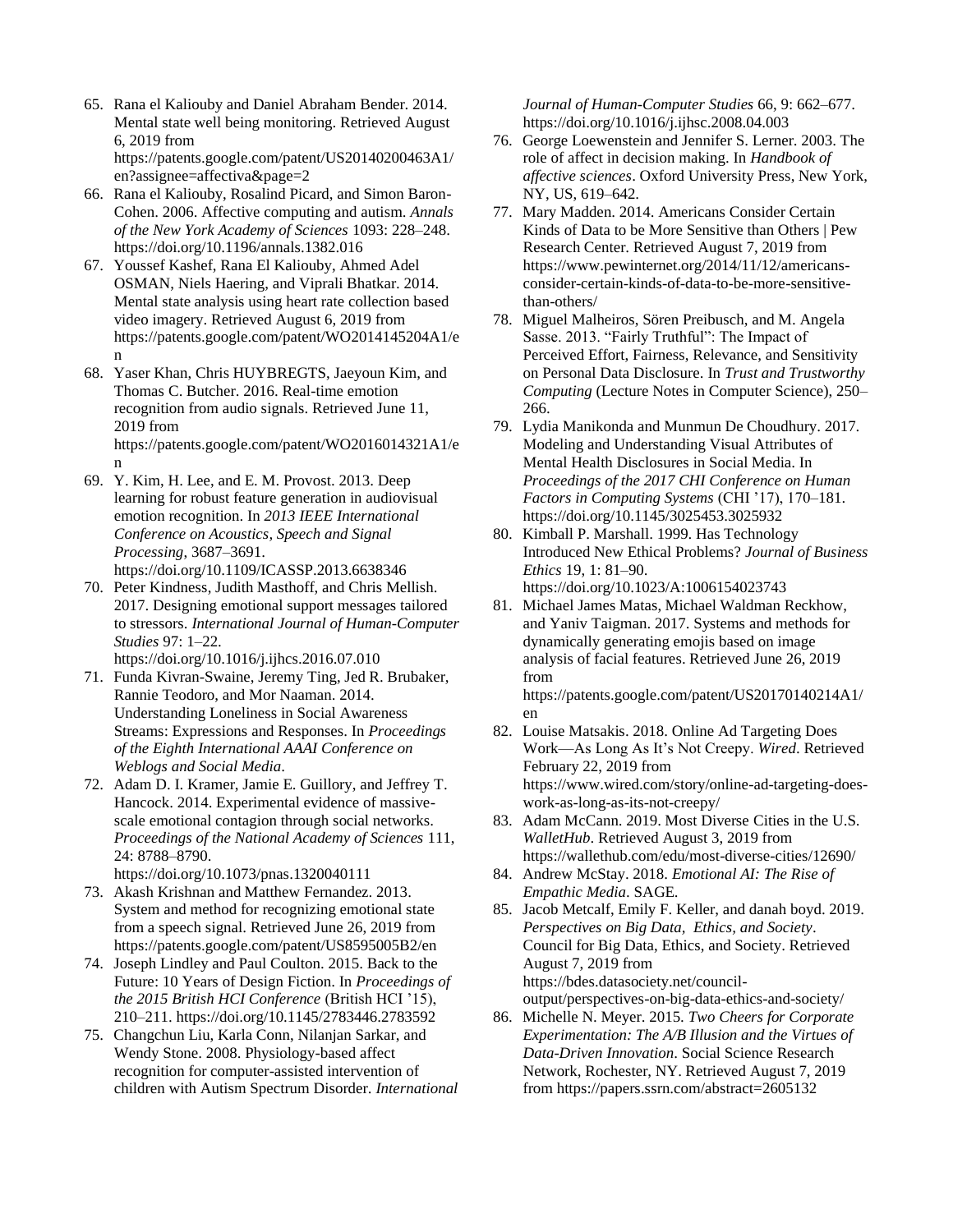- 87. Jude Mikal, Samantha Hurst, and Mike Conway. 2016. Ethical issues in using Twitter for population-level depression monitoring: a qualitative study. *BMC medical ethics* 17: 22. https://doi.org/10.1186/s12910- 016-0105-5
- 88. Dan Muriello, Lizzy Donahue, Danny Ben-David, Umut Ozertem, and Reshef Shilon. 2018. Under the hood: Suicide prevention tools powered by AI. *Facebook Code*. Retrieved January 29, 2019 from https://code.fb.com/ml-applications/under-the-hoodsuicide-prevention-tools-powered-by-ai/
- 89. Anthony Nadler and Lee McGuigan. 2018. An impulse to exploit: the behavioral turn in data-driven marketing. *Critical Studies in Media Communication* 35, 2: 151–165. https://doi.org/10.1080/15295036.2017.1387279
- 90. Barak Reuven Naveh. 2015. Techniques for emotion detection and content delivery. Retrieved from https://patents.google.com/patent/US20150242679A1/ en
- 91. William Fielding Ogburn. 1922. *Social Change with Respect to Culture and Original Nature*. B.W. Huebsch, Incorporated.
- 92. S. Panwar, P. Rad, K.-K.R. Choo, and M. Roopaei. 2019. Are you emotional or depressed? Learning about your emotional state from your music using machine learning. *Journal of Supercomputing* 75, 6: 2986– 3009. https://doi.org/10.1007/s11227-018-2499-y
- 93. James W Pennebaker. 1995. *Emotion, disclosure, & health*. American Psychological Association.
- 94. Elizabeth A. Phelps, Sam Ling, and Marisa Carrasco. 2006. Emotion Facilitates Perception and Potentiates the Perceptual Benefits of Attention. *Psychological science* 17, 4: 292–299. https://doi.org/10.1111/j.1467- 9280.2006.01701.x
- 95. Trevor J. Pinch and Wiebe E. Bijker. 1984. The Social Construction of Facts and Artefacts: or How the Sociology of Science and the Sociology of Technology might Benefit Each Other. *Social Studies of Science* 14, 3: 399–441.
	- https://doi.org/10.1177/030631284014003004
- 96. Nicholas Proferes. 2017. Information Flow Solipsism in an Exploratory Study of Beliefs About Twitter. *Social Media + Society* 3, 1: 2056305117698493. https://doi.org/10.1177/2056305117698493
- 97. Foster Provost and Tom Fawcett. 2013. Data Science and its Relationship to Big Data and Data-Driven Decision Making. *Big Data* 1, 1: 51–59. https://doi.org/10.1089/big.2013.1508
- 98. Andrew G. Reece and Christopher M. Danforth. 2017. Instagram photos reveal predictive markers of depression. *EPJ Data Science* 6, 1: 15. https://doi.org/10.1140/epjds/s13688-017-0110-z
- 99. Lauren Rhue. 2018. *Racial Influence on Automated Perceptions of Emotions*. Social Science Research Network, Rochester, NY. Retrieved March 13, 2019 from https://papers.ssrn.com/abstract=3281765
- 100.Bernard Rimé. 2009. Emotion elicits the social sharing of emotion: Theory and empirical review. *Emotion Review* 1, 1: 60–85.
- 101.James A. Russell. 1994. Is there universal recognition of emotion from facial expression? A review of the cross-cultural studies. *Psychological Bulletin* 115, 1: 102–141. https://doi.org/10.1037/0033-2909.115.1.102
- 102.Richard Scott Sadowsky, Rana el Kaliouby, Rosalind Wright Picard, Oliver Orion Wilder-Smith, Panu James Turcot, and Zhihong Zheng. 2011. Mental state analysis using web services. Retrieved August 6, 2019 from

https://patents.google.com/patent/US20110301433A1/ en?assignee=affectiva

- 103. Koustuv Saha, Larry Chan, Kaya De Barbaro, Gregory D. Abowd, and Munmun De Choudhury. 2017. Inferring Mood Instability on Social Media by Leveraging Ecological Momentary Assessments. *Proc. ACM Interact. Mob. Wearable Ubiquitous Technol.* 1, 3: 95:1–95:27. https://doi.org/10.1145/3130960
- 104.Irving Seidman. 2006. *Interviewing as qualitative research: a guide for researchers in education and the social sciences*. Teachers College Press, New York.
- 105. Andrew D. Selbst, Danah Boyd, Sorelle A. Friedler, Suresh Venkatasubramanian, and Janet Vertesi. 2019. Fairness and Abstraction in Sociotechnical Systems. In *Proceedings of the Conference on Fairness, Accountability, and Transparency* (FAT\* '19), 59–68. https://doi.org/10.1145/3287560.3287598
- 106.Irina Shklovski, Scott D. Mainwaring, Halla Hrund Skúladóttir, and Höskuldur Borgthorsson. 2014. Leakiness and Creepiness in App Space: Perceptions of Privacy and Mobile App Use. In *Proceedings of the 32Nd Annual ACM Conference on Human Factors in Computing Systems* (CHI '14), 2347–2356. https://doi.org/10.1145/2556288.2557421
- 107. Natasha Singer. 2018. Creepy or Not? Your Privacy Concerns Probably Reflect Your Politics. *The New York Times*. Retrieved April 25, 2019 from https://www.nytimes.com/2018/04/30/technology/priv acy-concerns-politics.html
- 108. Michael Skirpan and Casey Fiesler. 2018. Ad Empathy: A Design Fiction. In *Proceedings of the 2018 ACM Conference on Supporting Groupwork* (GROUP '18), 267–273. https://doi.org/10.1145/3148330.3149407
- 109. Aaron Smith. 2018. *Public Attitudes Toward Computer Algorithms | Pew Research Center*. Retrieved January 31, 2019 from http://www.pewinternet.org/2018/11/16/publicattitudes-toward-computer-algorithms/
- 110.Brad Smith and Harry Shum. 2018. *The Future Computed: Artificial Intelligence and its role in society*. Microsoft. Retrieved from https://blogs.microsoft.com/wpcontent/uploads/2018/02/The-Future-Computed\_2.8.18.pdf